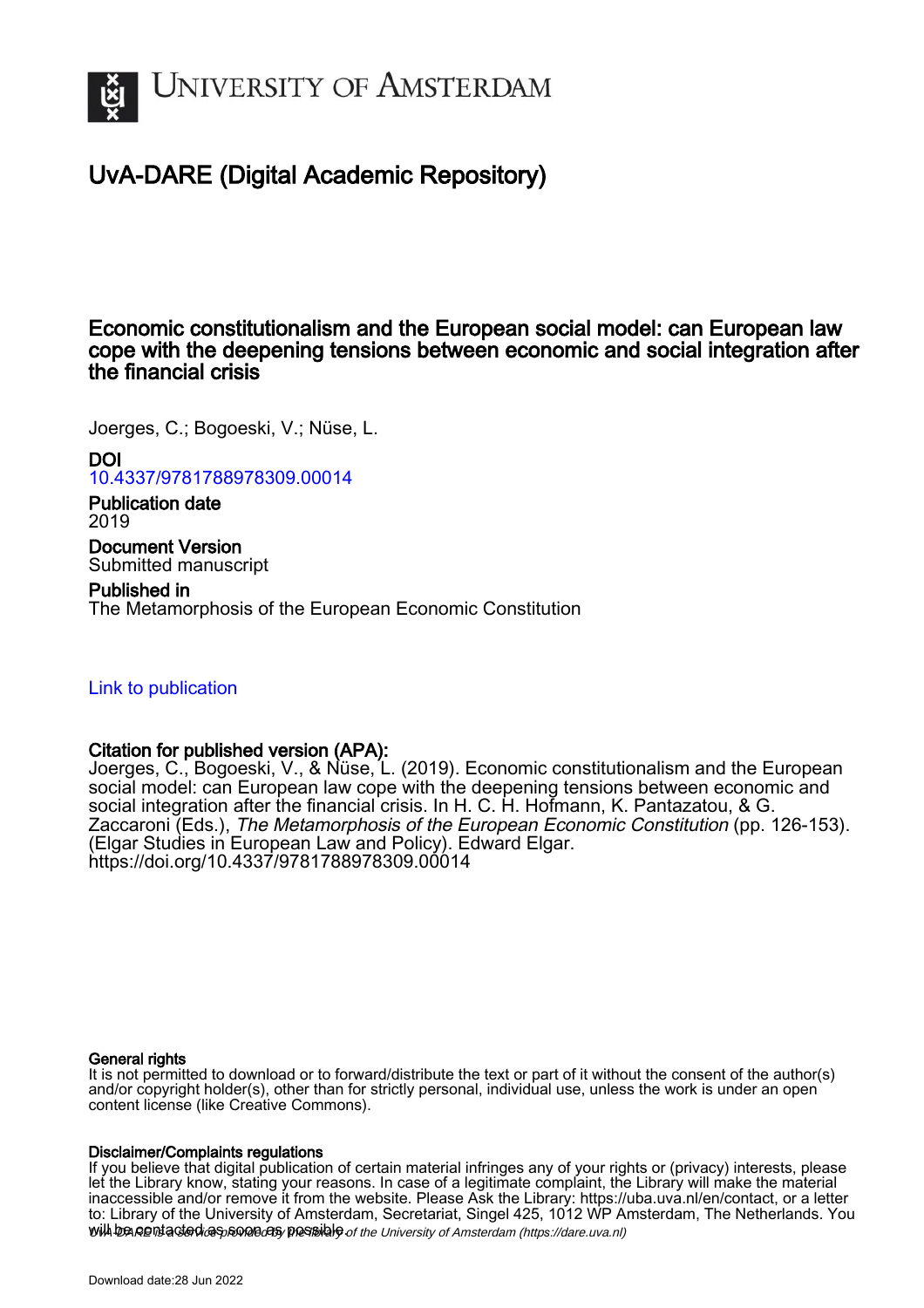#### **Economic Constitutionalism and the "European Social Model"**

*Can European Law Cope with the Deepening Tensions between Economic and Social Integration after the Financial Crisis*

Christian Joerges,\* Vladimir Bogoeski,\*\* Lukas Nüse\*\*\*

Contribution to the conference "*The Metamorphosis of the European Economic Constitution*" at the University of Luxembourg, 21-22 September 2017, organized by Herwig Hofmann, Katerina Pantazatou and Giovanni Zaccaroni. The final version of the present draft will be published with Edward Elgar in a collective volume to be edited by the conference organizers.

#### <span id="page-1-1"></span><span id="page-1-0"></span>**Introductory Explanations**

Alan Milward, in his seminal work on the history of the European integration process, $<sup>1</sup>$ </sup> argued that the European project was under the ideational leadership of the UK to defend the post-war developments of welfare states in Western Europe. Their customs union incentivised, so he submitted, a modernisation of national economies, while the allegiance of new constituencies (farmers, labour, lower middle class) was ensured through policies which defended their interests.<sup>2</sup> With the benefit of hindsight, it seems clear that Milward's narrative was all too positive. Economic historian Bo Stråth, professor at the EUI in the decade from 1997 to 2007, has convincingly documented that the post-Maastricht EU was no longer the "Europe of Milward", $3$  underlining that the erosion of welfare state accomplishments had commenced much earlier.<sup>4</sup> We agree – but will nevertheless defend Milward's insights. We will argue that it was precisely the onesidedness of the integration process, its promotion of ever deeper economic integration, which contributed to the legitimacy crisis with which the EU is confronted at present. This crisis, we will submit, has, in the course of the efforts to tame the financial crisis through Europe's new modes of economic governance, led to a de-legalisation of European rule and thereby affected the "law as such". Our argument will proceed in three steps: (1) we will start with a re-construction of the tensions between "the economic" and "the social" at national level. Here, we identify two competing constitutional traditions, namely, that of economic constitutionalism and that of the welfare state (*Sozialstaat* in German parlance). This is a conceptual exercise, albeit one which prepares the ground for the re-construction of the European constellation. (2) In our second section, we will give a critical account of the "crisis law" which has transformed the European project profoundly. We refrain from any definite evaluations as to the sustainability of this new

 $\overline{a}$ 

Prof. em. for Law and Society, Hertie School of Governance, Berlin, joerges@hertie-school.org.

<sup>\*\*</sup> PhD Candidate, Hertie School of Governance. Affiliated Member of the Humboldt European Law School (EPEDER Doctoral Programme), [v.bogoeski@phd.hertie-school.org.](mailto:v.bogoeski@phd.hertie-school.org)

<sup>\*\*\*</sup>Project Manager, Bertelsmann Stiftung, Lukas.Nuese@bertelsmann-stiftung.de.

<sup>&</sup>lt;sup>1</sup> Alan Milward, *The European Rescue of the Nation State*, New York: Routledge 1992.

<sup>2</sup> In a similar vein most notably Andrew Moravcsik, *The Choice for Europe. Social Purpose and State Power from Messina to Maastricht*, Cornell UP, 1998; also his book review in (1995) 67 *The Journal of Modern History*, 126-128.

<sup>3</sup>Bo Stråth, "Still the Europe of Milward? On the Need for a New Long-Term Historical Understanding of Today's Europe", UCL Working Paper No. 1/2011, London 2011.

<sup>4</sup>Stråth built, *i.a*., on the seminal analysis of Fritz W. Scharpf, "The European Social Model: Copying with the Challenges of Diversity" (2002) 40 *Journal of Common Market Studies,* 645-670.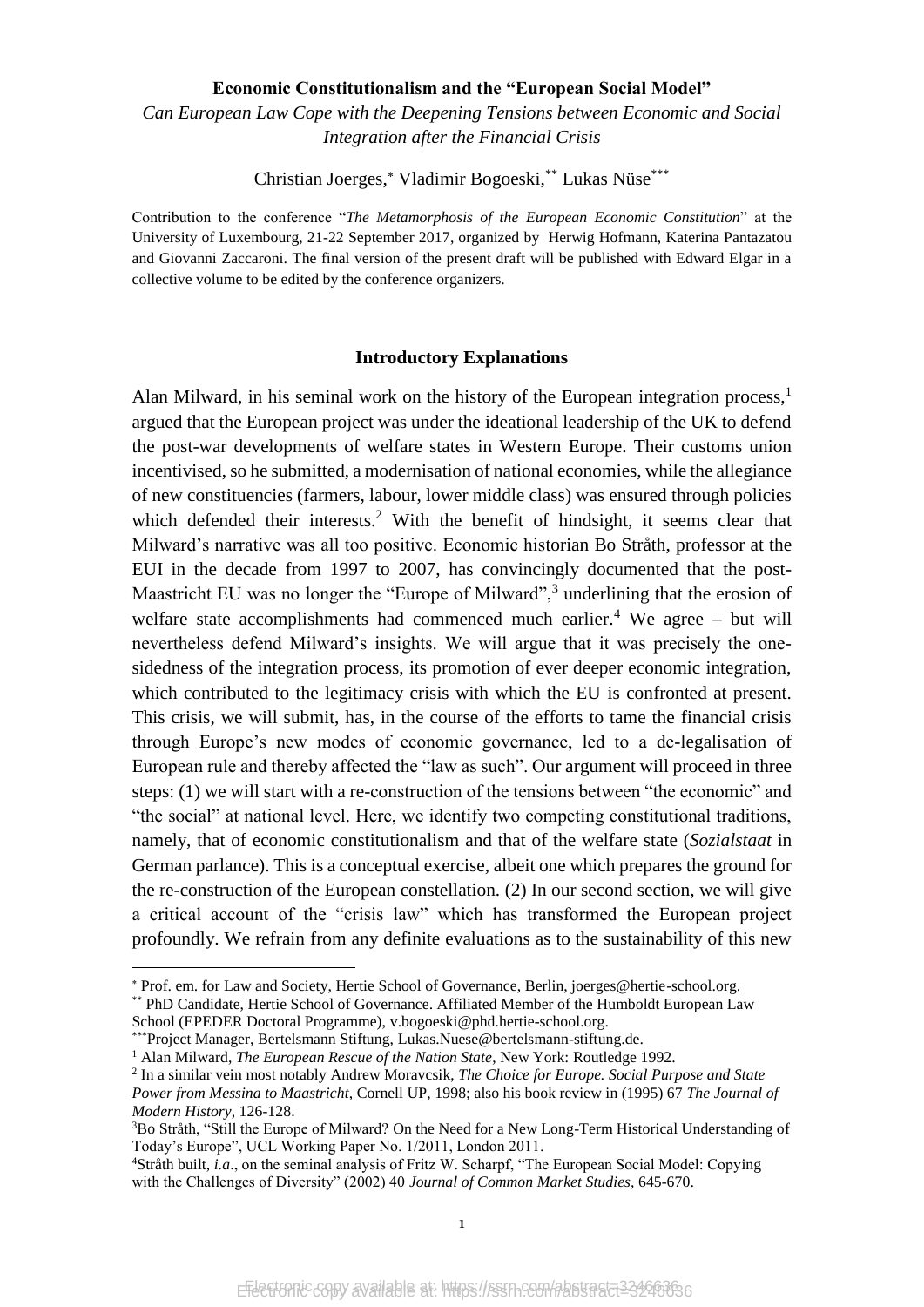constellation and do not engage in speculations about the future. (3) We will, instead, in our concluding section, discuss the "return of the social" in three projects of different kinds. One is the "European Pillar of Social Rights" as "solemnly proclaimed by the European Parliament, the Council and the Commission" at the *Social* Summit in Gothenburg, Sweden, on 17 November 2017. The second is a conflict constellation of exemplary importance, namely, the Revision of the Posted Workers Directive, which has had to respond to the discrepancies between social justice within consolidated democracies and social justice between the Member States of the Union. The third is a political effort to contribute to European solidarity through a European Employment Insurance.

## <span id="page-2-0"></span>**I. Two Competing Constitutional Conceptions**

Concerns about Europe's "democratic deficit" and the shortcomings of the "European social model" tend to contrast the integration project with the accomplishments of consolidated democratic states. This is unsurprising. Our objective in the present section is to sketch out a principled alternative. We submit that one can meaningfully systematise the debates on a "constitutionalisation" of Europe by just two traditions of legal thought, and illustrate their specifics with references to German examples. One looks, indeed, very German, namely, the notion of "economic constitutionalism". A core assumption of this theoretical tradition is that the free economy is, to an essential degree, an autonomous entity with an inherent legitimating potential. This potential, however, is vulnerable. It has to be respected and protected by law and strong institutions. German ordoliberalism provides a pertinent example which has recently gained critical prominence. <sup>5</sup> But the Anglo-Saxon varieties of economic liberalism and so many defenders of market economies share important premises. The (in-) famous majority opinion in the Lochner case of 1905 was a like-minded forerunner.<sup>6</sup> The origins of Germany's "economic constitutionalism" date, of course, back to the times of the Weimar Republic. So does the counter-vision, namely, Herman Heller's theory of *soziale Rechtsstaat*, <sup>7</sup> which inspired the most prominent contemporary proponent of democratic constitutionalism, namely, Jürgen Habermas.<sup>8</sup> The two traditions are an instructive eye opener for our *problématique*  because it is so readily apparent why one of them, economic constitutionalism, seems so

<sup>5</sup> See Josef Hien, "Ordoliberalism as an Irritating German Idea?" (2016), available at

ttp://www.euvisions.eu/ordoliberalism-irritating-german/ and the introductory chapter to Josef Hien and Christian Joerges (eds), *Ordoliberalism, Law and the Rule of Economics*, Oxford: Hart Publishing 2017. <sup>6</sup>*Lochner* v. *People of State of New York*, U.S. Supreme Court, 198 U.S. 45 (1905). Among the few who have noticed the affinities with economic constitutionalism is Danny Nicol, "Europe's *Lochner* Moment", (2011) *Public Law*, 308-329.

<sup>7</sup>See in particular his *Rechtsstaat oder Diktatur?,* Tübingen: Mohr 1930; Rudolf Wiethölter, "Die Position des Wirtschaftsrechts im sozialen Rechtsstaat", in: Helmut Coing, Heinrich Kronstein, Ernst-Joachim Mestmäcker (eds), *Wirtschaftsordnung und Rechtsordnung. Festschrift zum 70. Geburtstag von Franz Böhm am 16. Februar 1965*, Karlsruhe: C.F. Müller, 41-62 and the recent *hommage* by Agustín José Menéndez; "Hermann Heller NOW" in (2016) 21 *European Law Journal*, 895-904.

<sup>8</sup> The references to Heller in *Faktizität und Geltung*, Frankfurt a.M.: Suhrkamp 1992, are brief but the affinities are strong; see Peter Christian Caldwell and William E. Scheuerman (eds), *From Liberal Democracy to Fascism: Legal and Political Thought in the Weimar Republic*, Boston-Leiden-Cologne: Humanities Press 2000 and Stefan Müller-Doohm, *Habermas. A Biography*, Cambridge: Polity 2017, 92 ff.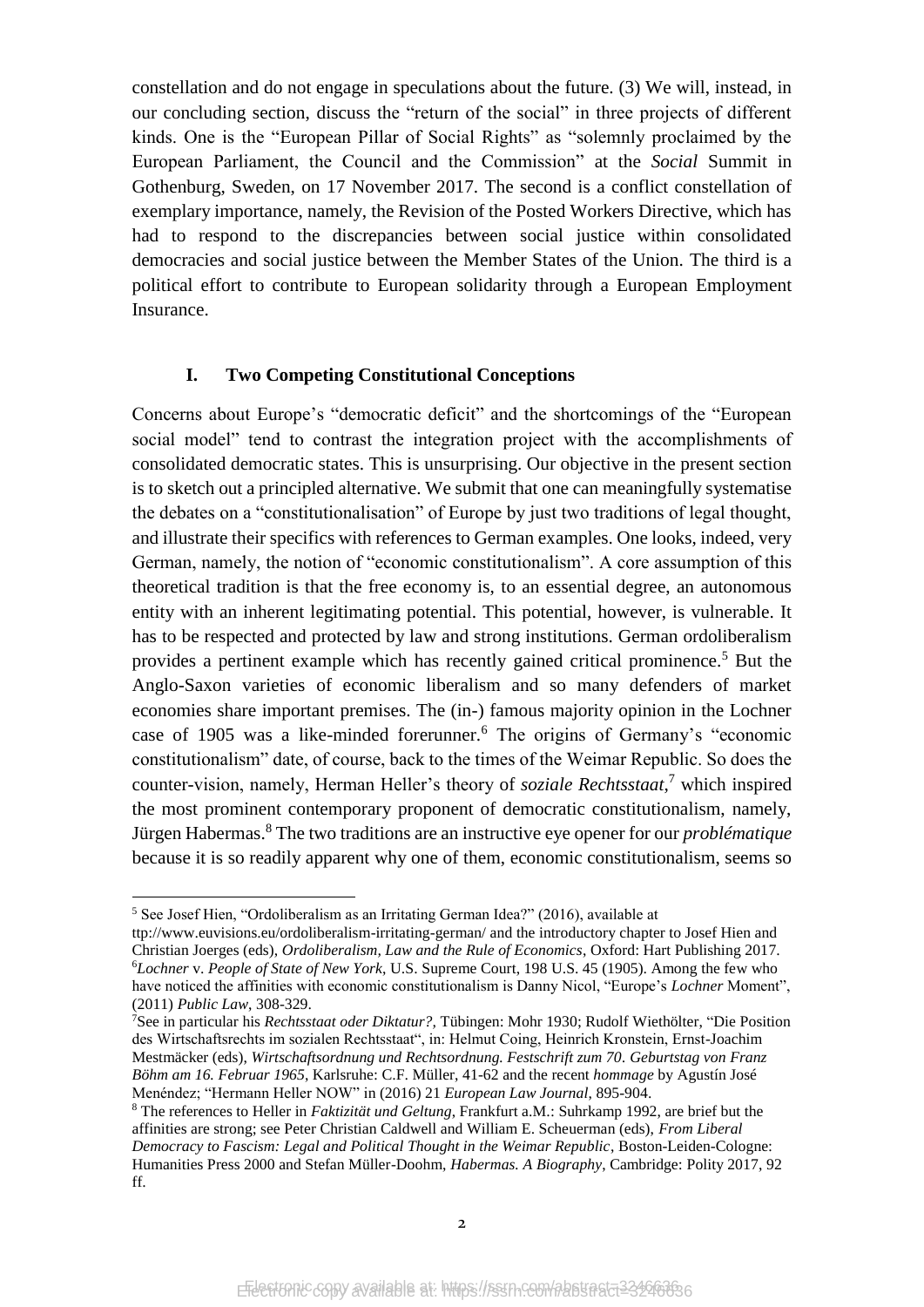well compatible with the integration project, whereas the other, democratic constitutionalism, suffers from a serious competitive disadvantage: "economic constitutionalism" provides a legitimation for the type of economic governance which the EEC and the EU seem well equipped to establish, namely, a "market without a state", $\frac{9}{2}$ whereas the democratic organisation of "economy and society" pre-supposes the framework of a constitutional state.

We refrain from any further elaboration of this dichotomy and will focus instead on a reconstruction of its traces in the integration project. This re-construction will evidence a twofold failure. The diagnosis of a failure to establish an equivalent to the democratic nation state at European level may be like carrying coals to Newcastle. The diagnosis of a failure to establish economic constitutionalism may be somewhat surprising, but less regrettable. From the perception of this twofold failure follows what is, in our view, the present challenge, namely, the search for a "third way" between state-building and technocratic rule.

## *I.1. The Law on the Road from Rome to Maastricht*

**.** 

The following re-construction of the stages of the integration project up to the turningpoint of 1992 is only concerned with the tensions between "the economic" and "the social". "Economic constitutionalism", as we could paraphrase Karl Polanyi's famous observation on the establishment of the liberal market economies of the nineteenth century, "was planned", a social countermove was not.<sup>10</sup> Economic constitutionalism was certainly in line with the preferences of powerful economic interests, but its "planning" occurred essentially through institutional configurations which were designed to promote the integration project in its entirety. Notions such as "economic constitutionalism" were unknown to the "founding fathers" of the integration project, and "ordoliberalism" was a school of thought virtually unknown to legal scholarship outside the Federal Republic. And yet, the primacy of "the economic" over "the social" was of an irresistible strength. This thesis is anything but original.<sup>11</sup>

<sup>&</sup>lt;sup>9</sup> Christian Joerges, "Markt ohne Staat? Die Wirtschaftsverfassung der Gemeinschaft und die regulative Politik", in: Rudolf Wildenmann (ed.), *Staatswerdung Europas? Optionen einer Europäischen Union*, Baden-Baden: Nomos 1991, 225-268 (= EUI Working Paper No. 91/15, San Domenico di Fiesole, 1991); English translation ("The Market without the State? The 'Economic Constitution' of the European Community and the Rebirth of Regulatory Politics"), available at https://papers.ssrn.com/sol3/papers.cfm?abstract\_id=302710

<sup>10</sup> Karl Polanyi, *The Great Transformation: The Political and Economic Origins of our Time*, Boston MA: Beacon Press, 1957, 141.

<sup>&</sup>lt;sup>11</sup> Its leading exponents are affiliated to the Max-Planck Institute for the Study of Societies (http://www.mpifg.de/index\_en.asp). Path-breaking were the studies of Fritz W. Scharpf, in particular his *Governing in Europe: Effective and Democratic?*, Oxford/New York: Oxford University Press*.* A recent summary by Martin Höpner, "Curbing negative integration: German supervisory board codetermination does not restrict the common market", (2018) *Maastricht Journal*, published online in July 2018, DOI: 10.1177/1023263X18773052. Höpner's essay is concerned with the flagship of the "German Model": Case C-566/Konrad Erzberger v. TUI AG, EU:C:2017:562. We see here a signal of resistance of national economic culture against the imposition of the neoliberal market utopia. The strength of this signal remains questionable; Martin Höpner himself has articulated strong doubts; see his comment on the Polbud judgment of 25 October 2017, ECLI:EU:C:2017:804, at https://verfassungsblog.de/regimeshopping-unter-dem-schutz-des-europarechts-das-polbud-urteil-des-europaeischen-gerichtshofs/.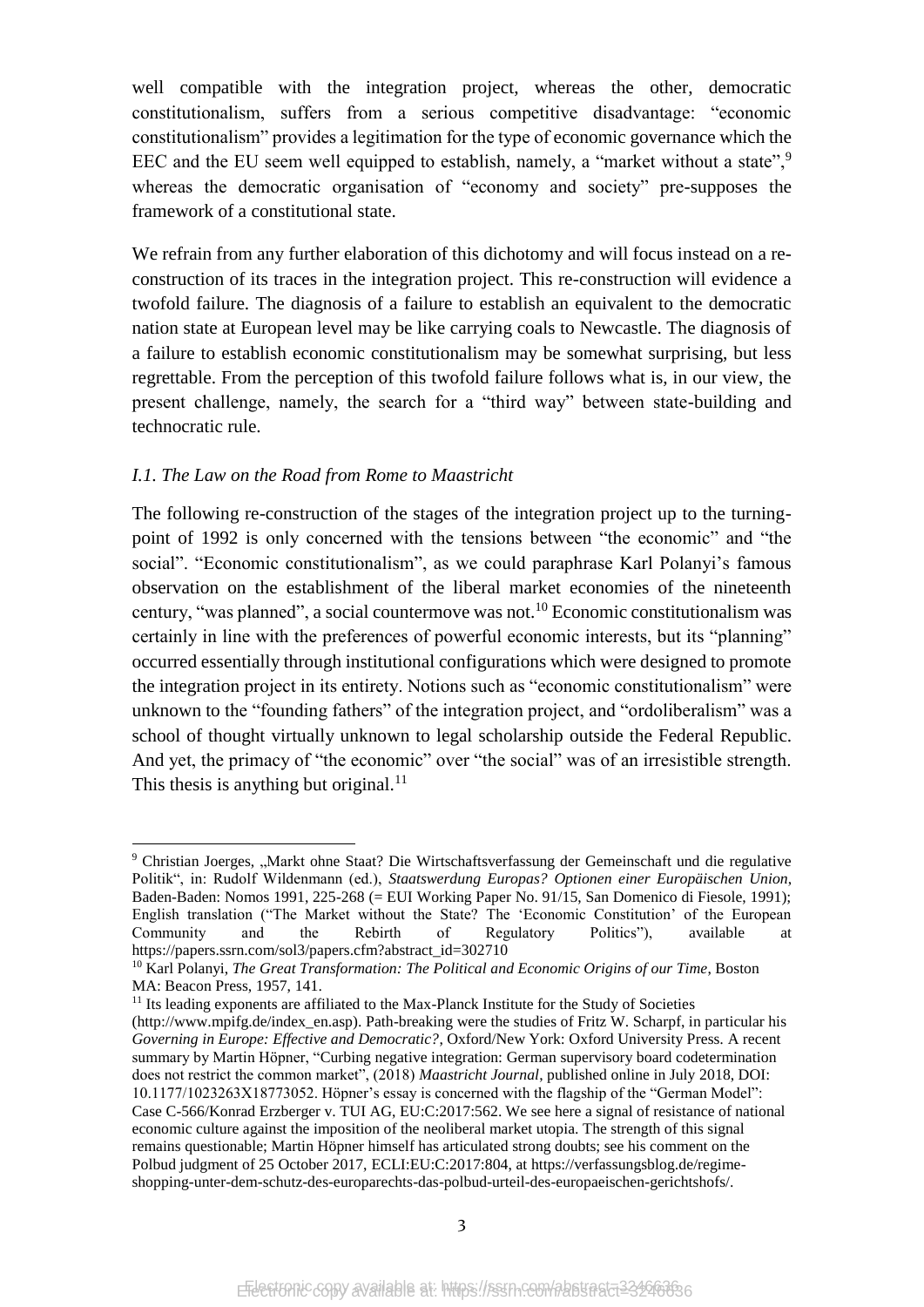#### *I.2. The Strength of the "Integration through Law" Project and its Flaws*

Legal scholarship during the so-called foundational period of the integration project was deeply committed to the concept of "integration through law", the idea, as the present President of the EUI, Renaud Dehousse, and his predecessor have explained in a joint publication, that law should, and, in fact, would, operate as the "agent and the object of integration".<sup>12</sup> The formula needs to be understood in the light of the early jurisprudence of the (then) ECJ and its proclamation of a "constitutional charter" for the EEC. The doctrinal edifice of this charter was of a stunning stringency: (1) European law constitutes a genuine order; it is neither state nor international law. (2) European law, where sufficiently substantiated, as, in particular, the four economic freedoms, has "direct effect", and is the "law of the land". (3) "Direct effect" implies that it enjoys primacy (*Anwendungsvorrang*) over national law. (4) European citizens can invoke the rights granted by European law against national legislation and thus promote its impact. (5) European law must be uniform throughout the Community; the ECJ is the guardian of European law with the authority to interpret and rule upon EU law, thereby ensuring this unity.

Generations of European law scholars and practitioners have defended these principles. To the best of our knowledge, none of them has ever characterised the "constitutional charter" as a variety of "economic constitutionalism". The great exception was the community of ordoliberal scholars in the Federal Republic. The integration through law project had much to offer to this school of thought. To outline briefly their commonality:<sup>13</sup> conceptually, ordoliberalism was particularly suited to the European realm, justifying, in its self-limiting liberal mode, the theorem of the primacy of European law and further detailing the precise, and similarly self-limiting "economic constitutional" content of European integration: the individual economic freedoms guaranteed by the founding Treaty, the opening up of national economies, and the non-discrimination principles and competition rules were all easily represented as a collective decision in favour of an economic constitution that mirrored and matched the ordoliberal framework conditions for the establishment of a market economic system. More fundamentally, the simple fact that Europe began its life as an *economic* community, lent enduring plausibility to ordoliberal arguments: where Europe could be portrayed as a law-based order, committed to the guarantee of economic freedoms, it attained an "meta-political" legitimacy of its own, independent of the institutions of the democratic constitutional state.<sup>14</sup> In this way, ordoliberalism was able to answer the question about the legitimacy of the project of

<sup>14</sup>The foundational characteristics have been formulated by Alfred Müller-Armack, "Die

**.** 

Wirtschaftsordnung des Gemeinsamen Marktes", in: idem (ed.), *Wirtschaftsordnung und* 

<sup>12</sup> Renaud Dehousse and Joseph H.H. Weiler, "The Legal Dimension", in William Wallace (ed.), *The Dynamics of European Integration*, London: Pinter, 1990, 242-60, 243.

<sup>&</sup>lt;sup>13</sup> Cf., already, Christian Joerges, "The Market without a State?", note 9 supra; more recently idem, "The Overburdening of Law by ordoliberalism and the Integration Project", in Hien/Joerges supra note [5,](#page-2-0) 179- 200.

*Wirtschaftspolitik. Studien und Konzepte zur sozialen Marktwirtschaft und zur Europäischen Integration*, Freiburg: Rombach, 1966, 401-415, at 401 ff.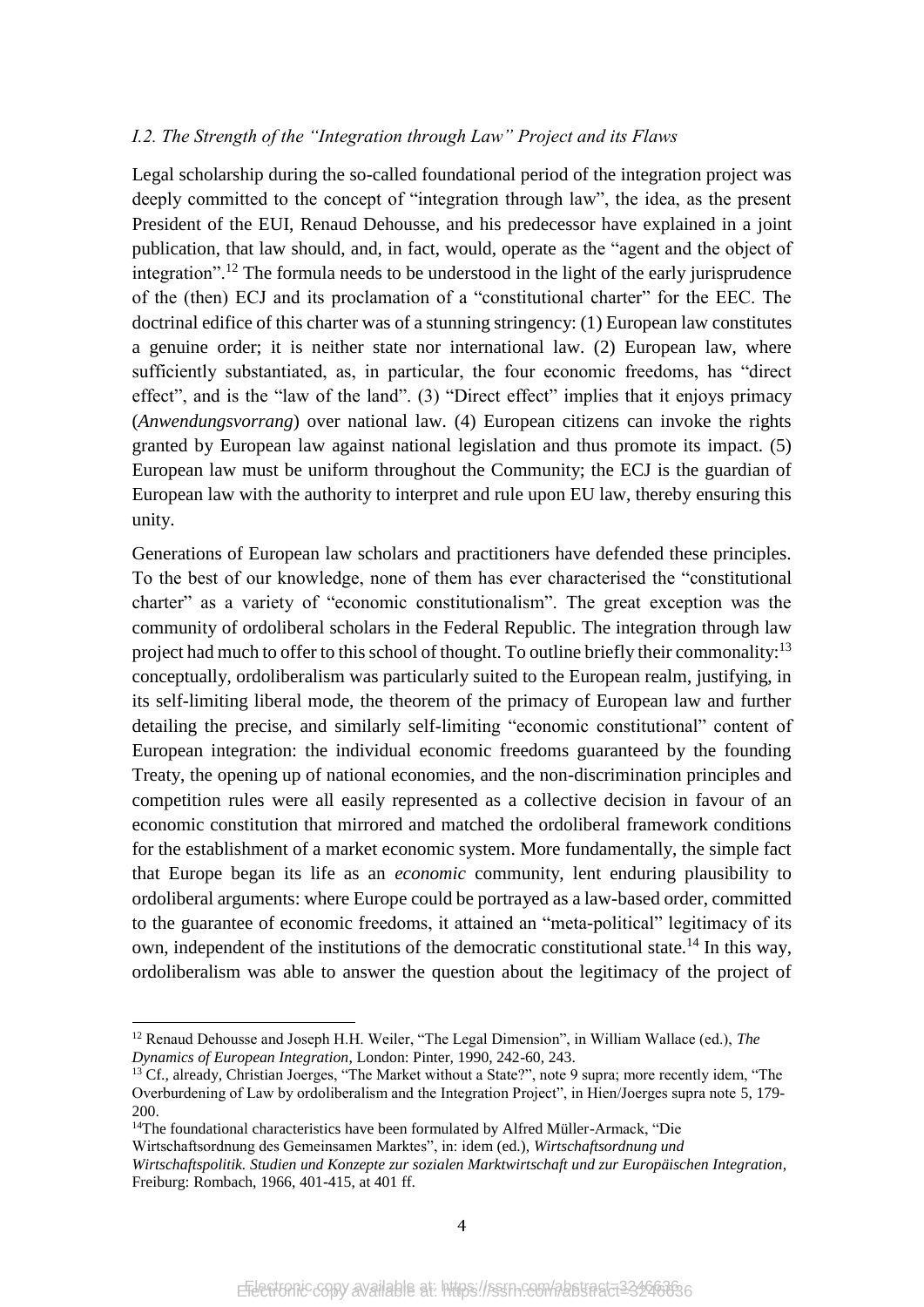integration more conclusively than the prevailing orthodoxy. The fact that the EEC had constituted itself as a "market without a state" did not raise eyebrows in European legal scholarship.<sup>15</sup>

What is so irritating about the orthodoxy of integration through law and its ordoliberal hijacking? The main fallacy was not as plainly visible as it became after the financial crisis: Legal diversity is not just a result of particular, however democratically legitimate processes, but an evil in itself, because it is an obstacle to economic integration which needs to be overcome for that reason. In other words, harmonised law is a better law because it accomplishes more Europe. This is the substantive message. Its sociological assumptions are equally weak. How can law be the driver and guide of the integration project? Law reflects political history, societal struggle, ambitions. It will never be a "system", but will have to live with internal contradictions. We will take a second look at all this in Section II in the light of Karl Polanyi's economic sociology and its messages, namely, economic institutions will always be embedded in political and cultural life, and will have to respond to the societal demands; the economy is always a field of *political*  conflict that involves the state.

#### *I.3 The European Turn to Anglo-Saxon Neoliberalism*

The integration project entered its most dynamic phase after the Single European Act,<sup>16</sup> with its turn to majority voting, and the subsequent European-wide support for Jacques Delors' Single Market Programme.<sup>17</sup> Delors was a charismatic leader. He understood that the *Zeitgeist* of the 1980s was in favour of an alliance which included Margaret Thatcher's Britain, was supported by Reagan's America and a strong belief in economic liberalism. Germany's ordoliberal tradition had undergone a transformation of paradigmatic dimensions. It had replaced its founding fathers, the economist Walter Eucken and the lawyer Franz Böhm, by a new generation, which adhered to the economic philosophy and constitutional theory of Friedrich A. von Hayek. There were no significant *practical* differences left between the Anglo-Saxon and the German variety of economic liberalism.<sup>18</sup> It may have been Delors' political identity as a French socialist, which helped him to overcome the established animosities between market-oriented and interventionist policies. Be that as it may, his internal market programme promoted a broad range of innovations which transformed the Economic Community and its law

<sup>&</sup>lt;sup>15</sup> The theoretical master mind of the ordoliberal tradition clearly is Ernst-Joachim Mestmäcker. At the occasion of an interview honouring his 90th birthday he explained: No one has ever mentioned the competition rules during the ratification process; none of the Member States imagined that the economic freedoms would conceptualised as directly applicable individual rights. To rephrase these memorable explanations: nobody realised that economic constitutionalism was to become the Community's "constitutional charter". The interview was given to Werner Mussler and published in the *Frankfurter Allgemeine Zeitung* of 22.02.2018, no. 45, p. 22.

<sup>16</sup> OJ 1987, L 169/1.

<sup>17</sup>European Commission, *Completing the Internal Market*, COM(85) 310 final.

<sup>&</sup>lt;sup>18</sup> See in more detail Christian Joerges, "What is left of the European Economic Constitution? A Melancholic Eulogy", (2005) 30 *European Law Review* 461-489, with references at p. 472 to the position of the *Wissenschaftlicher Beirat beim Bundesministerium fürWirtschaft* (Advisory Board of the German Ministry of the Economics), *Stellungnahme zum Weißbuch der EG-Kommission über den Binnenmarkt* (Schriften-Reihe 51), Bonn 1986.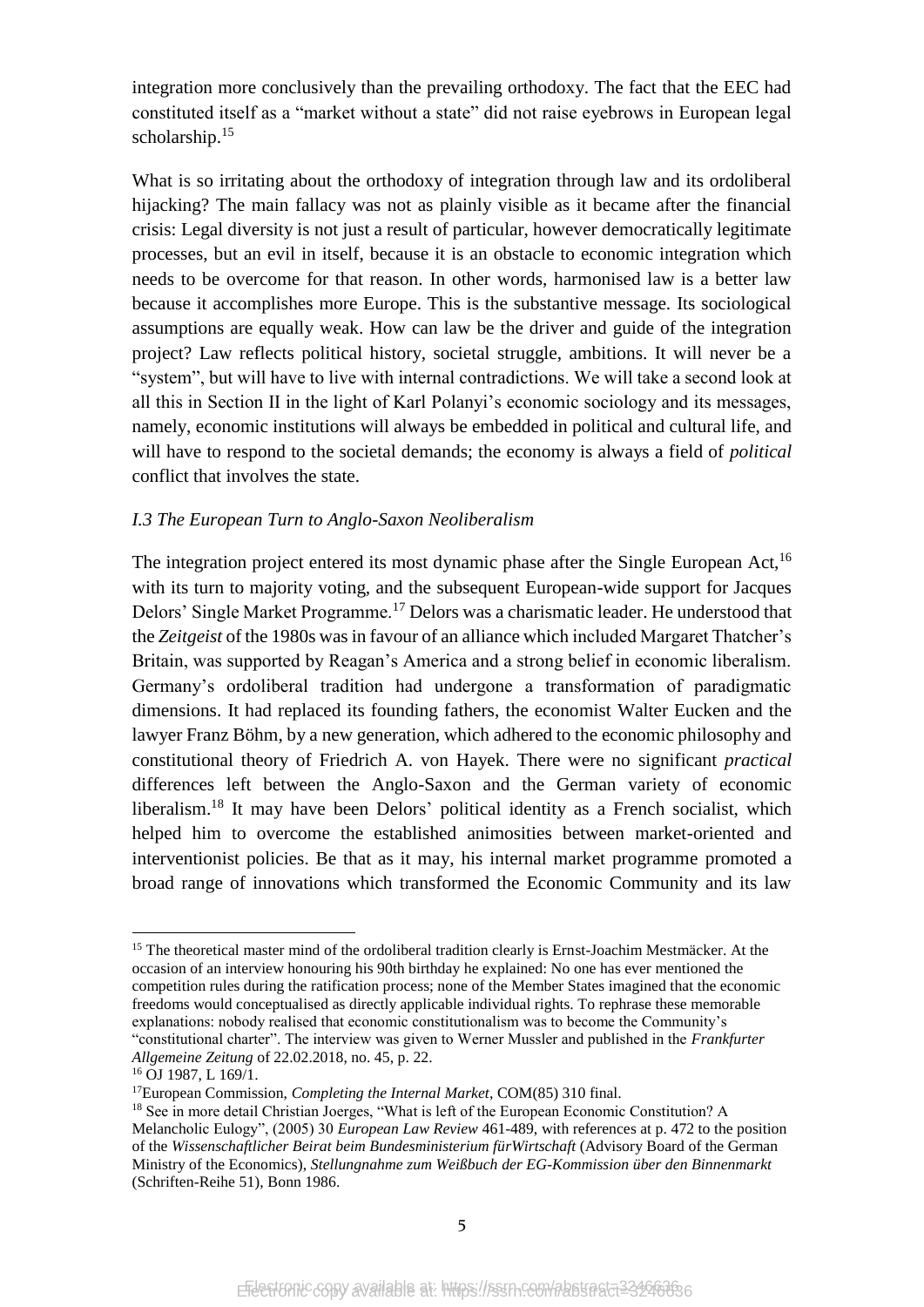through new regulatory endeavours. Its trademark became the move towards "social regulation", a synthesis of the market-building agenda with the establishment of new regulatory techniques in the spheres of consumer protection, safety at work, and environmental policy.

"Social regulation" was meant to improve the functioning of markets and must not be equated with the re-distributional politics of the welfare state. Giandomenico Majone, the most important advocate of social regulation in the internal market, has explained time and again that distributional politics would require majoritarian politics and a type of legitimacy that the European Community could not provide.<sup>19</sup>

Our focus here is on the tensions between Europe's market-building and its welfare-state legacy. In this respect, the new dynamics of the integration process were by no means a renaissance. And yet, the quest for a "more social" Europe could not be neglected. Under the Presidency of Romano Prodi, the Commission sought a constructive response in 2001 in its White Paper on "European Governance".<sup>20</sup> This move seemed to respond quite convincingly, in principle, to widely-shared perceptions of the *impasse*s of the "old" community method and the enormously increasing regulatory burdens on the EU system. The governance initiative did, in fact, generate manifold innovations. Any onedimensional assessment of these activities would be misplaced. But the liberation of the European *praxis* from the bedrock of the "integration through law" agenda and the discipline of the rule of law was risky and went, in a particularly glamorous instance, a step too far. It was the Lisbon European Council of 2001 which recommended resort to the Open Method of Co-ordination (OMC) in areas of social policy where the Treaty had failed to confer legislative powers. The OMC became regarded as the new mode of governance *par excellence*. Its advocates expected that it would open opportunities to cure Europe's notorious "social deficit".<sup>21</sup>

With the benefit of hindsight, the affinities between the new modes of "integration through de-legalisation",<sup>22</sup> the post-crisis turn to the "Union method" and the transformation of economic and social governance are readily apparent. The pre-crisis

**.** 

 $22$  Christian Joerges, "Integration through de-legislation?: An irritated heckler" (2007), European governance papers (EUROGOV), no N-07-03, available at [http://www.connex-](http://www.connex-network.org/eurogov/pdf/egp-newgov-N-07-03.pdf)

<sup>&</sup>lt;sup>19</sup> See his first pertinent intervention "The European Community Between Social Policy and Social Regulation" (1993) 31 *Journal of Common Market Studies*, 153-170 and then the classic: *Regulating Europe*, London: Routledge 1996.

<sup>20</sup> European Commission*,* "European Governance. A White Paper", COM(2001) 428 final of 25 July 2001, O.J. 2001, C 287/5; [http://europa.eu.int/comm/governance/index\\_en.htm.](http://europa.eu.int/comm/governance/index_en.htm) Tellingly enough, Majone refused to contribute to the symposium edited by Christian Joerges, Yves Mény and J.H.H. Weiler, "Mountain or Molehill? A Critical Appraisal of the Commission White Paper on Governance", European University Institute-Robert Schumann Centre/ NYU School of Law-Jean Monnet Center 2002 (available at [http://www.eui.eu/Documents/RSCAS/Research/OnlineSymposia/Weiler.pdf\)](http://www.eui.eu/Documents/RSCAS/Research/OnlineSymposia/Weiler.pdf) underlining that the White Paper did not deserve the attention it attracted.

<sup>&</sup>lt;sup>21</sup> See David M. Trubek and Louise G. Trubek, "Hard and Soft Law in the Construction of Social Europe: the Role of the Open Method of Co-ordination" (2005) 11, *European Law Journal*, 343-364; Gráinne De Búrca and Joanne Scott (eds), *Law and New Governance in the EU and the US*, Oxford: Hart Publishing, 2006; Charles F. Sabel and Jonathan Zeitlin, "Learning from Difference: The New Architecture of Experimentalist Governance in the EU", (2008) 14 *European Law Journal*, 271 – 327.

[network.org/eurogov/pdf/egp-newgov-N-07-03.pdf](http://www.connex-network.org/eurogov/pdf/egp-newgov-N-07-03.pdf) ["Integration Through De-Legalisation?", *European Law Review* (2008) 33, 219-312].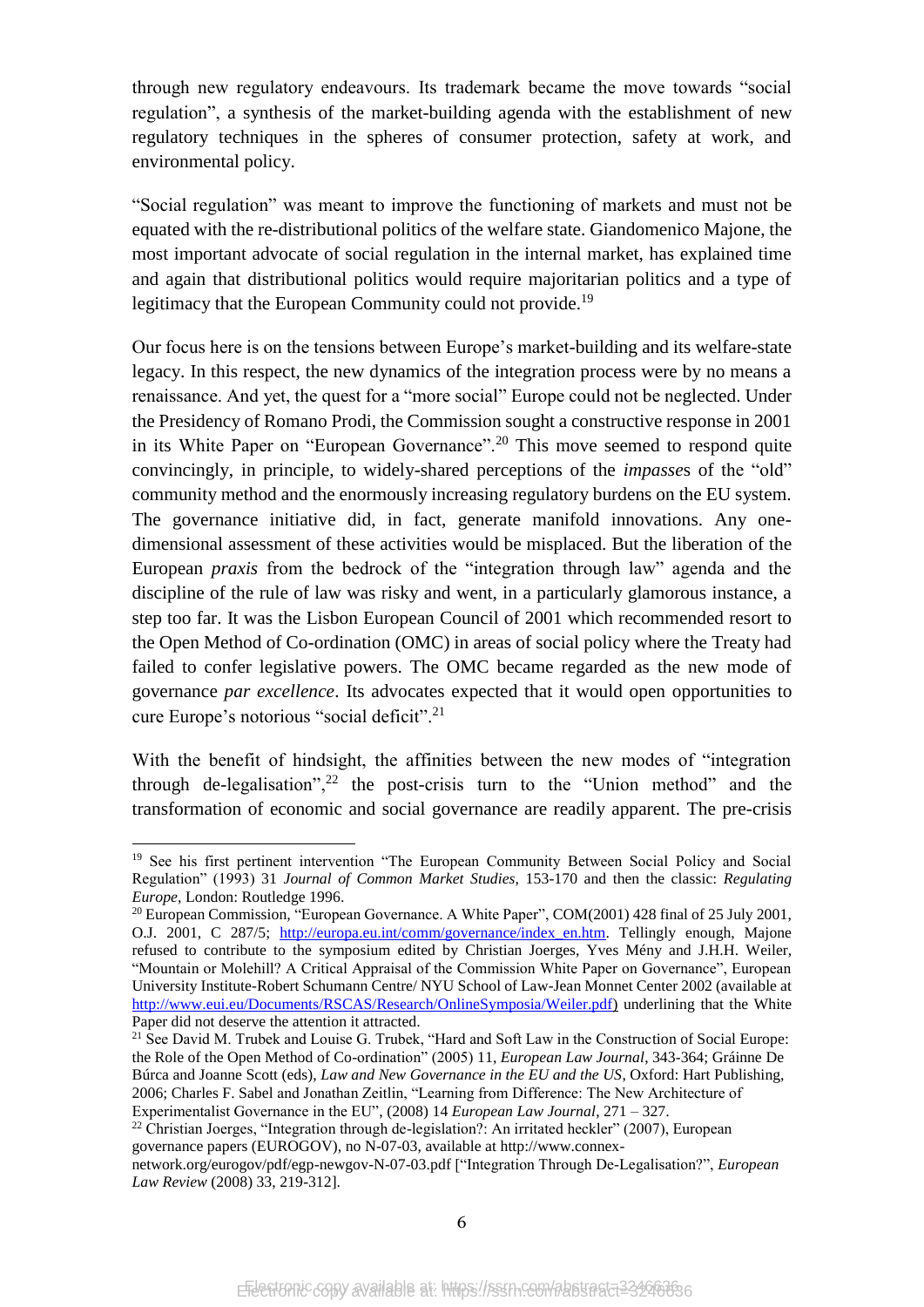turn to governance replaced the legal enforceability of legislative and administrative acts by co-ordination processes, procedures of multilateral supervision upon the basis of guidelines or benchmarks laid down by the European Council, the Council and the Commission. Public support for this policy of the co-ordination and comparison of best practices was intended to provide the necessary incentives to ensure success and performance, which would inevitably lead to adaptation and change of national policies at Member State level. The evidence upon which such positive expectations were based has always been slim. What seems much more unsettling, however, are the deeper institutional and political defects which the turn to governance revealed rather than cured. What the proponents of the OMC sought to accomplish was nothing less than a transformation of Europe's constitutional constellation (its *Verfassungswirklichkeit*) by what in the post-crisis Euro-speak today would be called "unconventional" means. What they under-estimated, however, was the power of the interest configurations which militated against "social Europe" and could not be overcome by persuasion and argumentation.<sup>23</sup>

#### **II. The Maastricht EMU and its Aftermath**

1

The Maastricht Treaty was welcomed by the broad mainstream of European legal studies as a continuation and a deepening of what had been accomplished, a strong move, hence, towards "an ever closer Union". The deepening of economic integration by monetary integration ("One Market, one Money")<sup>24</sup> was accompanied by a broadening of European powers (environmental policy, industrial policy), a strengthening of the "social dimension" of the European project, and the establishment of a European citizenship. The importance of the Treaty is beyond doubt. What has changed drastically, however, is its evaluation. The establishment of EMU by the Treaty of Maastricht was as a turning-point of the utmost, albeit tragic, importance. EMU did, by no means, foster a stronger convergence of economic policies. The expectation that the pressure to harmonise, stemming from integration, would become stronger and even irresistible under a common currency,<sup>25</sup> which may have had its *fundamentum in re* in the smaller and more homogeneous Community of the 1960s and 1970s, has become implausible. EMU, as it was established in Maastricht, can no longer be defended as a command of economic reason, but is more adequately understood as a political project, assuring Germany's neighbours that the country would be faithful to its European commitments.<sup>26</sup> Conceptually speaking, the Maastricht compromise has produced a hybrid, an odd

<sup>23</sup>Admirably insightful back in 1939 Friedrich A. von Hayek, "The Economic Conditions of Interstate Federalism", in Friedrich A. Hayek, *Individualism and Economic Order*, Chicago: University of Chicago

Press, 1949, 255-272 (reprinted from the *New Commonwealth Quarterly* V. 2, September 1939), 131-149. <sup>24</sup> European Commission, "An evaluation of the potential benefits and costs of forming an economic and monetary union", available at http://ec.europa.eu/economy\_finance/publications/publication7454\_en.pdf. <sup>25</sup> Ernst-Joachim Mestmäcker, "Power, Law and Economic Constitution', (1973) 2 *The German Economic Review*, 177-198.

<sup>26</sup> Kenneth Dyson, "Sworn to Grim Necessity? Imperfections of European Economic Governance, Normative Political Theory, and Supreme Emergency", (2013) 35 *Journal of European Integration*, 207- 222; Barry Eichengreen, *Hall of Mirrors: The Great Depression, The Great Recession, and the Uses-and Misuses-of History*, Oxford: Oxford University Press 2015, 90 ff.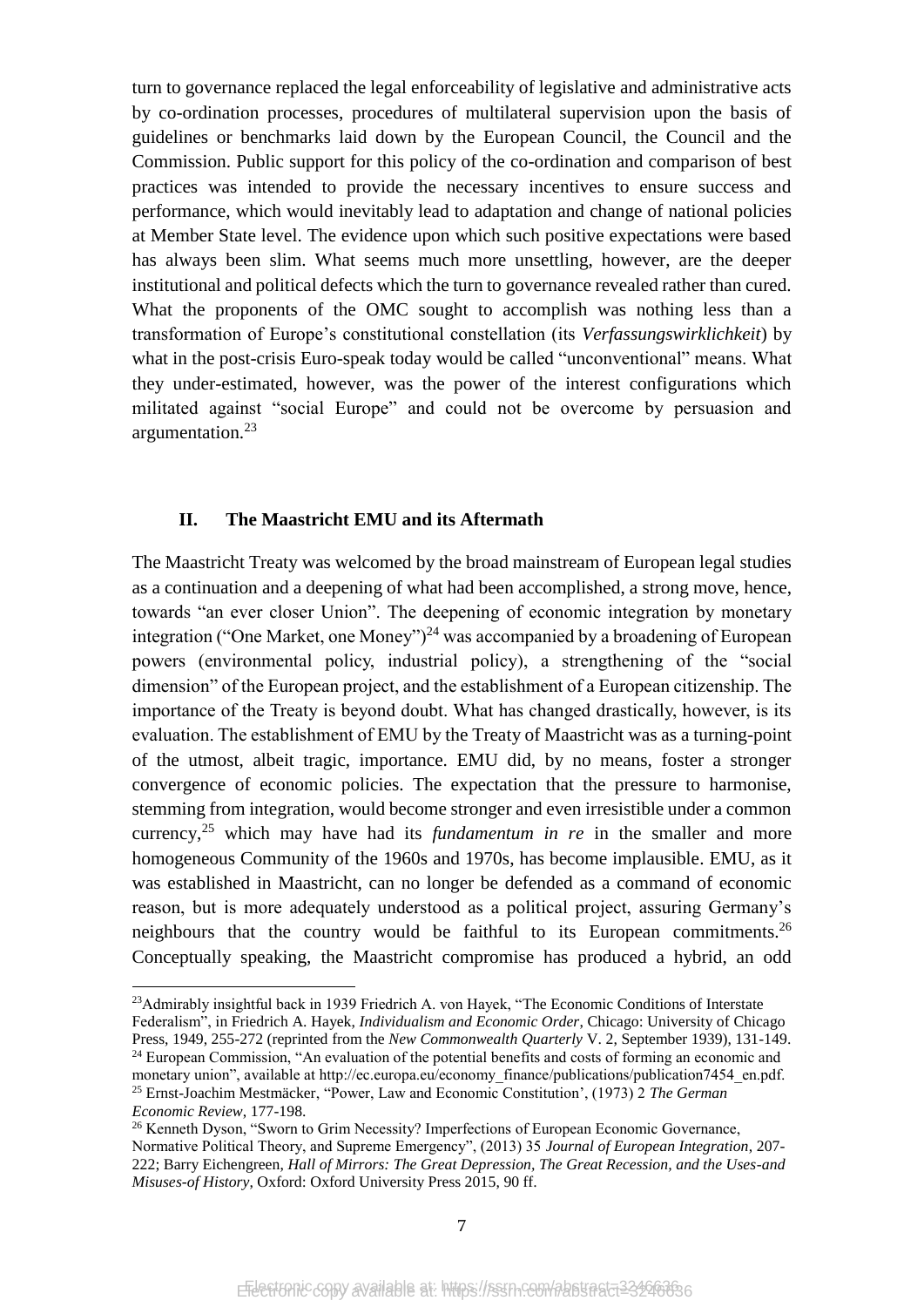mixture of German ordoliberal ideas and French *planification* with Germany defending its stability philosophy in substantive principles and statutory norms ceding to French preferences in the procedural norms of the General ECB Council.

# *II.1. EMU as a "Diagonal" Conflict Constellation*

Monetary policy had become an exclusive competence of the Union (Article 3(1) c TFEU). With this provision, the Union claims supremacy in the policy area conferred to it, in that respect "vertical conflicts" between European and national policies were no longer conceivable. However, the conferral of powers did not include economic and fiscal policies. These were not "pre-empted". This is why European monetary policy and national policies could still come into conflict. This "diagonal" conflicts constellation is by no means unique.<sup>27</sup> It is, however, particularly precarious: both the Union and the Member States are certainly interested in the functioning of their economies. But the powers needed to accomplish this objective are attributed to two distinct levels of governance. The type of conflict resolution foreseen in Article 119 TFEU is "the adoption of an economic policy which is based on the close coordination of Member States' economic policies" as substantiated in Article 121 TFEU. As is plainly visible from the legal texts and substantiated by meticulous analyses,<sup>28</sup> this instrument was a *lex imperfecta*, an order devoid of meaningful sanctions. The "stability community" of the EMU existed only on paper. The Treaty of Maastricht neither provided for mechanisms to enforce its ideational basis, nor did the successive Stability and Growth Pact (SGP) of 1997 complement the Treaty accordingly. The functioning of the whole new regime was dependent on good economic luck and constant political bargaining.

If the Maastricht EMU and the SGP are, legally speaking, too soft, why not fix the construct through strong rules? This question which is so often answered in the affirmative, leads to the true gist of the matter both in practical and in constitutional terms. Not only does the diversity of socio-economic conditions, even within the Eurozone, generate a great variety of competing interests, the differences in the institutional configurations, economic cultures and social norms practiced explain why European command and control governance cannot accomplish its objectives. The normative and constitutional implications of that conflict constellation are of fundamental importance. What is so problematical about the European case and what distinguishes the European order from consolidated constitutional democracies is the lack of a political infrastructure and the unavailability of an institutional framework in which democratic political contestation could occur and legitimate a completion or improvement of the imperfect edifice that has been established. We have to conclude, sadly, that the Maastricht arrangement was an ill-defined political compromise, rather than a sustainable accomplishment of constitutional validity and strength.

<sup>27</sup> See Christian Joerges, "The Impact of European Integration on Private Law: Reductionist Perceptions, True Conflicts and a New Constitutional Perspective", (1997) 3 *European Law Journal*, 378-406 at 398 ff.

<sup>28</sup>Beate Braams, *Koordinierung als Kompetenzkategorie*. Tübingen: Mohr Siebeck. 2013.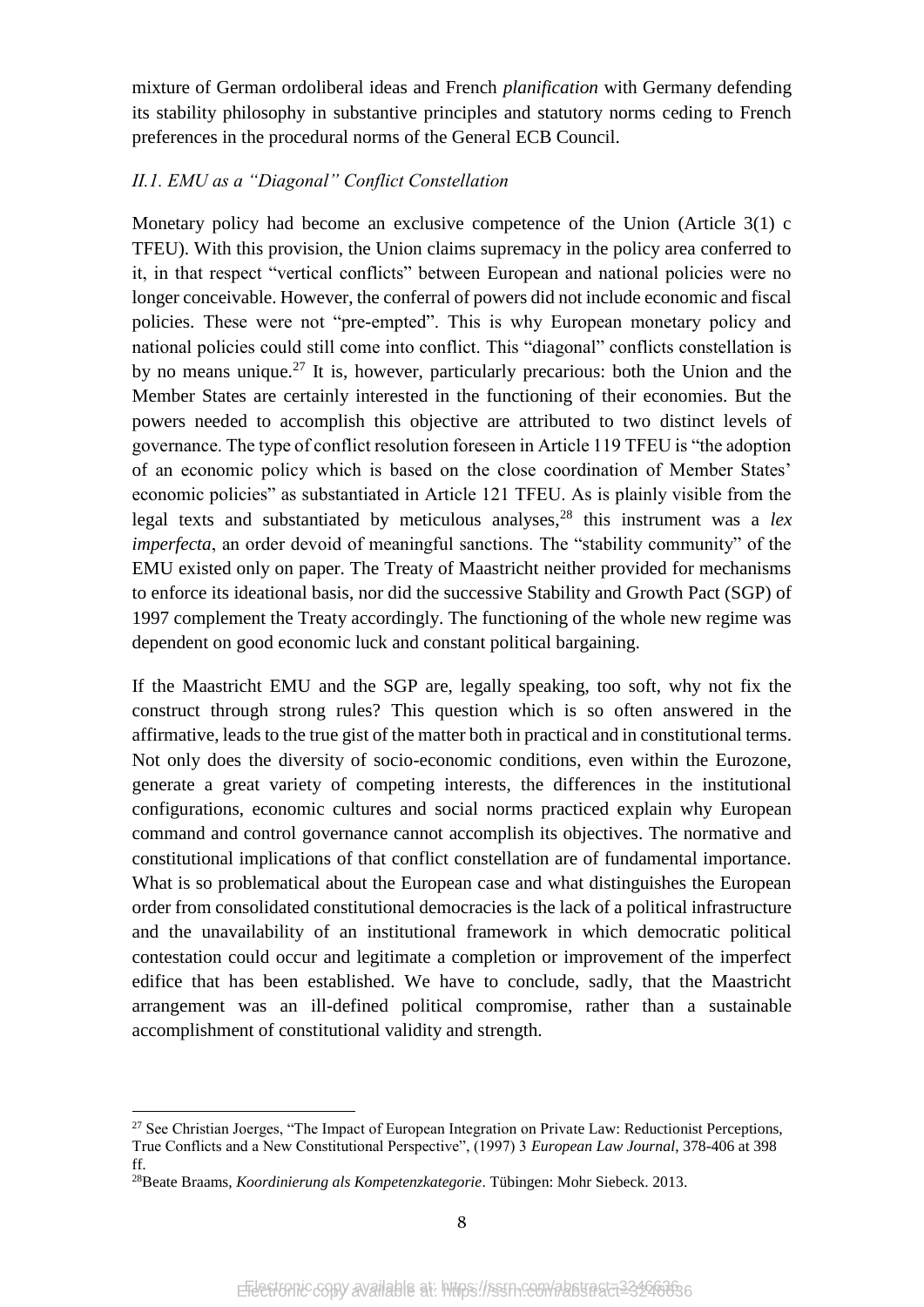## *II.2 Emergency Europe and its "Crisis Law"*

**.** 

The fragility of the Maastricht arrangement was a birth defect that remained latent until the economic crisis began to unfold in 2008. Since then, we have witnessed a turbo-speed establishment of new modes of transnational economic governance and unheard of regulatory techniques. Detailed descriptions are readily available<sup>29</sup> and need not be reproduced here.

Our main concern in this essay is with "the social" under the impact of the crisis. The commitment to establish "a highly competitive social market economy, aiming at full employment and social progress, and a high level of protection" (Article 2 TEU) has become invisible in crisis law and politics. An irresistible logic militates against a defence, let alone a deepening of the "European social model". Under the conditions of Monetary Union, Member States can respond to the objective of a strengthened competitiveness only through "internal devaluations", *i.e.*, austerity measures such as reductions of wage levels and/or social entitlements. These measures reach out into the whole range of economic and social policies with requests for structural reforms and adjustments.

This impact on social justice "within" the Member States of the EU is still an incomplete account. However compelling this reasoning may seem, the practice, Europe's crisis politics, has, in addition, created a sharp asymmetry between the North and the South of Europe.<sup>30</sup> The so-called receiving states have become unable to control their own vulnerability. The rules of the Fiscal Compact and the "rescue" programmes of the Memoranda of Understanding have transformed them into "zero choice democracies".<sup>31</sup> European studies in both law and economics, and, to a large degree, also in political science, remain complacent.

"After over half a decade of legal measures and prolific commentary on those measures, it is helpful to stand back and take stock. We will consider whether

[http://www.sv.uio.no/arena/english/research/publications/publications-2014/menendez-losada-legal-texts](http://www.sv.uio.no/arena/english/research/publications/publications-2014/menendez-losada-legal-texts-v1-170914.pdf)[v1-170914.pdf.](http://www.sv.uio.no/arena/english/research/publications/publications-2014/menendez-losada-legal-texts-v1-170914.pdf) The mainstream of European scholarship raises few objections, a minority does, *e.g.*,

<sup>&</sup>lt;sup>29</sup> See, for comprehensive collection of pertinent legal materials Fernando Losada and Agustín José Menéndez (eds), *The Key Legal Texts of the European Crises Treaties, regulations, directives, case law*, ARENA Centre for European Studies, Oslo 2014 is available at

Christian Joerges, "Europe's Economic Constitution in Crisis and the Emergence of a New Constitutional Constellation", *German Law Journal* (2014) 15, 985–1028, available at

[http://papers.ssrn.com/sol3/papers.cfm?abstract\\_id=2179595;](http://papers.ssrn.com/sol3/papers.cfm?abstract_id=2179595) Christian Joerges and Carola Glinski (eds), [The European Crisis and the Transformation of Transnational Governance](http://www.hartpub.co.uk/BookDetails.aspx?ISBN=9781849466325)*. Authoritarian Managerialism versus Democratic Governance*, Oxford: Hart Publishing, 2014.

<sup>&</sup>lt;sup>30</sup> We refrain for reasons of space from a discussion of The Varieties of Capitalism approach – still the still the most important explanatory framework of the Eurocrisis in comparative political economy; for a particularly illuminating analysis of the North/South asymmetries see Torben Iversen, David Soskice and David Hope, "The Eurozone and Political Economic Institutions", (2016) 19 *Annual Review of Political Science*, 163-185; for an important critical renewal see Lucio Baccaro and Jonas Pontusson, "Rethinking comparative political economy: the growth model perspective", (2016) 44 *Politics & Society*, 175-207. <sup>31</sup> Niklos Heplas, "Supra-national Technocracy and Zero Choice Democracy: The Greek Experience", contribution to the workshop "Technocracy and Democracy in Times of Financial Crisis", University of Darmstadt, 6-7 March 2014 (on file with authors).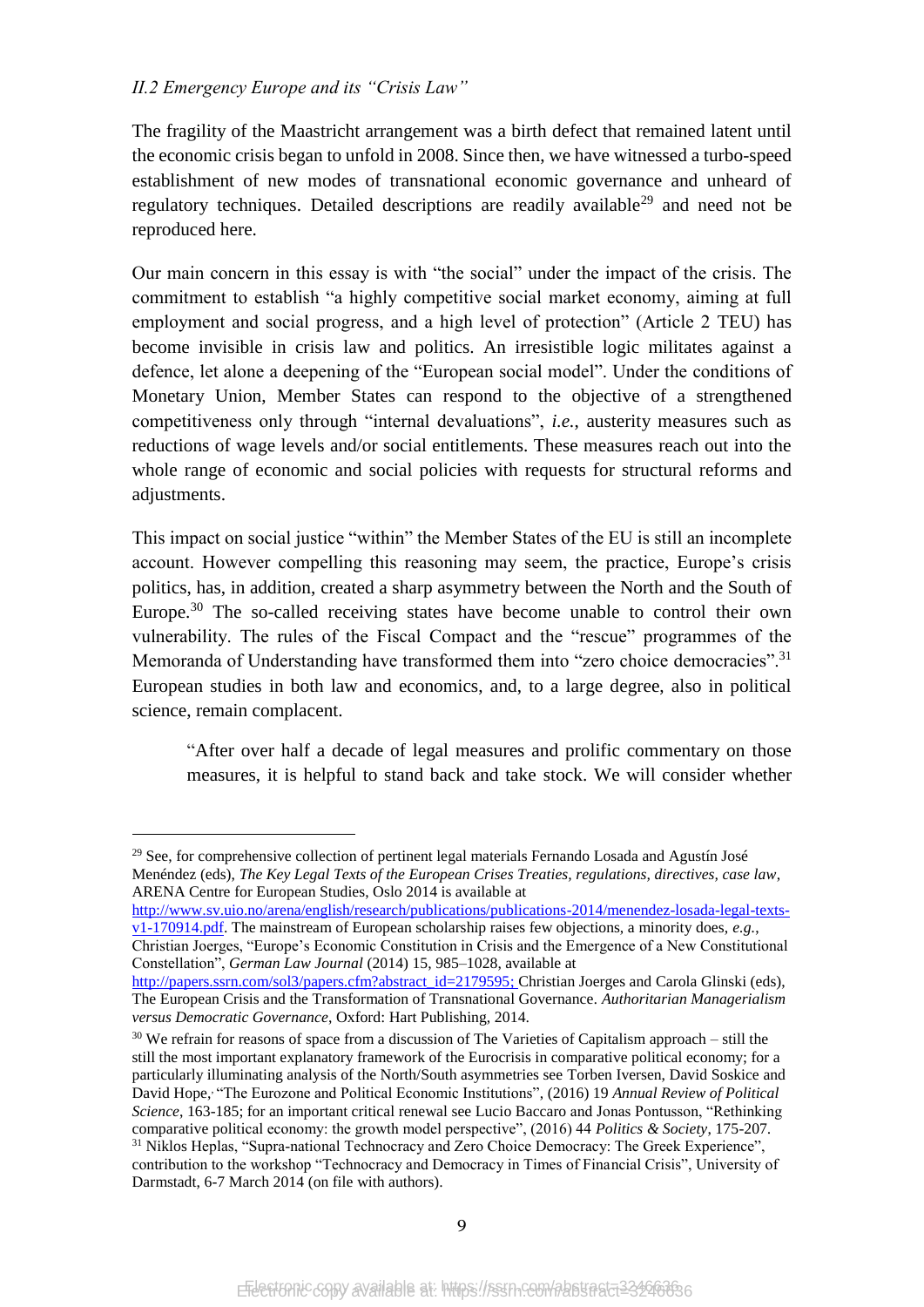euro-crisis law … has by now mainly become simply the macro-economic law of the EU."32

Europe's most famous public intellectual holds a different view: our crisis politics, Jürgen Habermas submits, has divided Europe because of its "palpable, indeed glaring social injustice".<sup>33</sup> We are, of course, aware of Mario Draghi's "great bazooka", which is very generally held to have "saved" the common currency<sup>34</sup> - and was, at the same time, a response to the North-South asymmetry in the Eurozone, which corrected the risk assessments of southern economies by the financial markets.<sup>35</sup> We are equally aware of the machinery of the "European Semester" which has enhanced not only the European governance capacity of policy formulation, guidance and monitoring, but has also, by the same token, replaced the "one size fits all" philosophy of European rule by a differentiating operation in the entire spectrum of Member States' economic and social policies.

This may be more or less effective. However, we are concerned with the democratic deficiencies of the new modes of European governance. The much praised rescue operations of the ECB have been justified in the *Gauweiler* judgment<sup>36</sup> by a blatant deconstitutionalbisation of European rule: monetary policy, so we have been told, is not politics, which would require democratic accountability; it is, instead, an epistemic task, albeit one which is insulated against epistemic objections, because "the law" has decided that the required expertise "devolves solely upon the ECB".<sup>37</sup> Not only is this decided by law, but the law also knows where that expertise resides. The learned AG did not hesitate to characterise this arrangement as a "constitutional framework". This, however, is a

**.** 

<sup>35</sup> See in more detail Christian Joerges, "*Pereat iustitia, fiat mundus:*What is left of the European Economic Constitution after the OMT-litigation*,*(2016) 23 *Maastricht Journal of European & Comparative Law,* 99-118, also available at SSRN[: http://ssrn.com/abstract=2691929](http://ssrn.com/abstract=2691929) and http://journals.sagepub.com/doi/pdf/10.1177/1023263X1602300106.ML ;"Nicole Scicluna (2017): Integration through the disintegration of law? The ECB and EU constitutionalism in the crisis, Journal of European Public Policy, DOI:10.1080/13501763.2017.1362026 (online version at 7).

<sup>&</sup>lt;sup>32</sup>Thomas Beukers, Claire Kilpatrick and Bruno De Witte, "Constitutional Change Through Euro-Crisis Law: Taking Stock, New Perspectives and Looking Ahead", in id. (eds) *Constitutional Change through Euro-Crisis Law*, Cambridge: Cambridge University Press, 2017: comprehensive coverage available at http://eurocrisislaw.eui.eu/.

<sup>&</sup>lt;sup>33</sup> "Democracy in Europe: Why the Development of the EU into a Transnational Democracy Is Necessary and How It Is Possible", (2015) 21 *European Law Journal*, 546–557, 550. (Habermas' command of the German language is simply stunning; the orginal of the pertinent passage reads:,...*.einer Krisenpolitik...*, *die infolge ihrer handgreiflichen, ja schreienden sozialen Ungerechtigkeit die europäischen Nationen gegeneinander aufgebracht hat*").

<sup>&</sup>lt;sup>34"</sup>Within our mandate, the ECB is ready to do whatever it takes to preserve the euro. And believe me it will be enough," explained Mario Draghi in London on 26 July 2012, *verbatim* at https://www.ecb.europa.eu/press/key/date/2012/html/sp120726.en.html.

<sup>36</sup>Case C-62/14 - *Peter Gauweiler and others* v*. Deutscher Bundestag*[ECLI:EU:C:2015:400].

<sup>&</sup>lt;sup>37</sup> The reasoning of the Gauweiler judgment had been anticipated by its Advocate General Cruz-Villalòn (Opinion in Case C-62/14 *Peter Gauweiler and others v. Deutscher Bundestag,* delivered on 14 January 2015). The pertinent passage of his opinion deserves to be cited at some length: "The ECB must … be afforded a broad discretion for the purpose of framing and implementing the Union's monetary policy. The Courts, when reviewing the ECB's activity, must therefore avoid the risk of supplanting the Bank, by venturing into a highly technical terrain in which it is necessary to have an expertise and experience which, according to the Treaties, devolves solely upon the ECB**.** Therefore, the intensity of judicial review of the ECB's activity, its mandatory nature aside, must be characterised by a considerable degree of caution," AG Opinion, para. 127.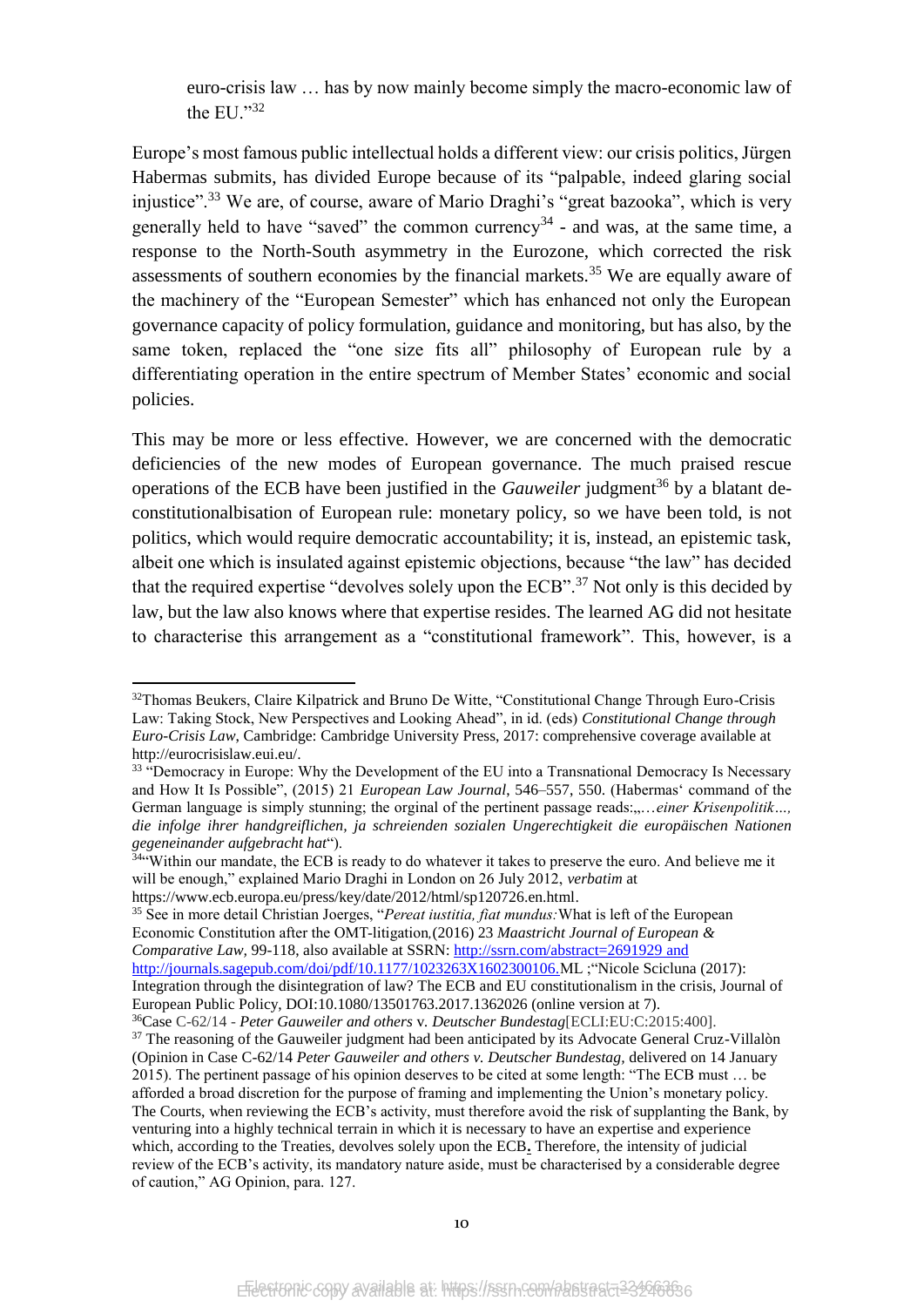framework beyond any constitutional, let alone, democratic, credential. The ordering of the entire economy of the Eurozone is conceptualised as a non-political *epistemic* task. This task is delegated to a supranational bureaucracy which enjoys practically unlimited discretionary powers.

The Semester is less dramatic, but still deplorable. The confidence of the Commission that an adoption of the recommended reforms will help the Member States "to recover from the crisis and create sustainable growth<sup>338</sup> seems all too tainted by an unwarranted "pretence of knowledge"<sup>39</sup> and is insensitive to the resistance of the national economic cultures against imposed changes. And what about the legitimacy of such endeavours and practices? "[T]he Semester allows EU institutions to exercise quasi-normative functions, issuing recommendations that are very detailed and that are not just 'broad guidelines', as envisaged by Article 121 TFEU…These recommendations constrain national authorities' autonomy, leaving non-compliance as the main way out. Yet, this option is not readily available to all Member States. Due to its power-based nature, the effectiveness of the mechanism depends on the vulnerability of the State to this threat. Those States at risk of being put under an excessive deficit procedure have few other options apart from complying with the supranational recommendations."<sup>40</sup> Acting under high uncertainties and normatively deeply problematical conditions is anything but a promising prospect.

#### **III. Countermoves? Europe's Welfare Legacy is still Alive but Unwell**

Back to the beginning: Alan Milward's diagnosis that the European project served as a rescue of the welfare state, so we have submitted in the first section, may experience a renaissance. We will, in our concluding section neither engage in prophecies about the future of the integration project nor deliver a blueprint of its renewal. We will, instead, comment on three recent initiatives. One of them, the "European Pillar of Social Rights" is a somewhat bombastic example of the European political culture of unlimited optimism.<sup>41</sup> The second, namely, the Revision of the Posted Workers Directive, is an overdue response to the East-West conflicts – with both pros and cons. The third is the project of a European Employment Insurance, which seems to be an acid test of European solidarity.

*III.1. The European Pillar of Social Rights: Of Promises and Reality*

1

<sup>38</sup> EU Commission MEMO, Q&A: Country-specific recommendations, Brussels, 2 June 2014, available at http://europa.eu/rapid/press-release\_MEMO-14-388\_en.htm.

<sup>39</sup> Friedrich A. von Hayek, "The Pretence of Knowledge". Nobel memorial Lecture, 11 December 1974, (1989) 79 *The American Economic Review*, 3-7, available a[t http://pavroz.ru/files/hayekpretence.pdf.](http://pavroz.ru/files/hayekpretence.pdf)

<sup>40</sup> Francesco Costamagna, "Industrial Relations and Labour Law in the EU Economic Governance Mechanisms: the cases of Italy and Germany", ms. Turin 2018 (on file with authors).

<sup>41</sup> Giandomenico Majone, "The Deeper Euro-Crisis or: The Collapse of the EU Political Culture of Total Optimism," Working Paper, 2015, http://cadmus.eui.eu//handle/1814/35281.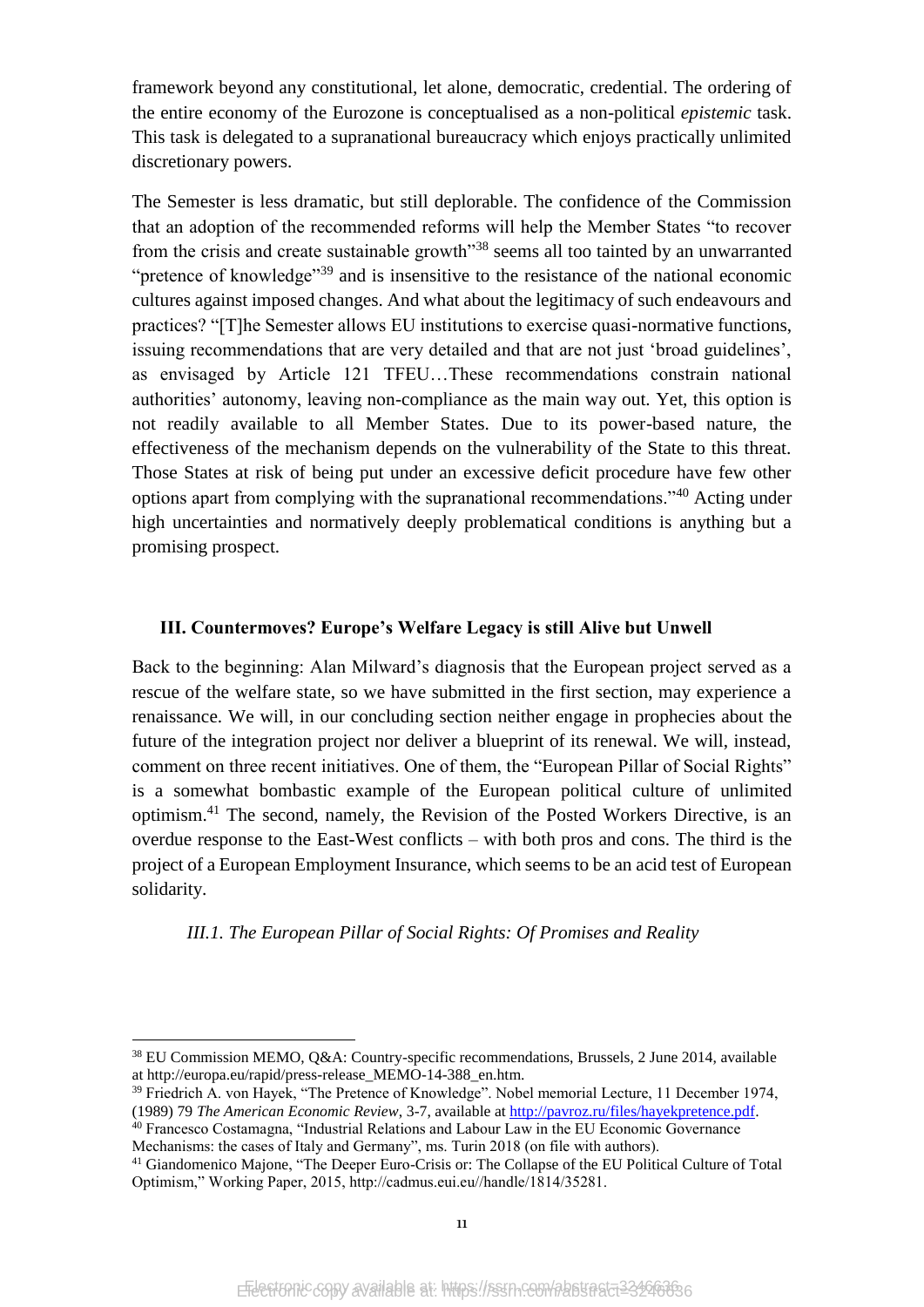<span id="page-12-0"></span>As the governance of the Eurozone crisis kept raising concerns about its effects on social justice and democracy, both at European and Member State level,  $42$  the EU leadership has responded by officially declaring its commitment to achieving a "Social Triple-A".<sup>43</sup> What followed thereafter was the Commission's announcement of a European Pillar of Social Rights (EPSR or the Pillar) on 8 March 2016.<sup>44</sup> Although immediately related to the Eurozone and the policies of austerity, the EPSR has also come as a response to the wider critique and concerns about the generally weak(ened) social dimension of the European integration project. $45$  These concerns are related to some of the contested effects of free movement, which is exemplarily expressed in the posting of workers debate and the CJEU's controversial case law, which we will discuss in the following section.<sup>46</sup> After one year of consultations since its announcement, on 26 April 2017, the final proposal for the EPSR has been issued by the Commission, and was inter-institutionally proclaimed on 17 November 2017 at the Social Summit in Gothenburg.<sup>47</sup> Except for expressing the political commitment of the EU institutions to increased social convergence, the Proclamation does not have a legally-binding force. But, even if it were to include legallybinding elements, as once happened with the EU Charter of Fundamental Rights,  $48$  we doubt that the Pillar has the potential to overcome Europe's socio-economic diversity and contravene the effects of austerity governance – conditions hence which block the establishment of a social dimension of the integration project of general validity.

Without going into detail about the Pillar's content,  $49$  we see the weakness of the instrument less in its non-binding nature, but rather in the Commission's approach to socialise Europe and the Eurozone through the proclamation of another declaration of individual social rights. The majority of the rights and principles, with a few possible exceptions referring to non-discrimination and fair working conditions, require active policy and legislative measures, as well as very substantial budgetary means, in order to establish the institutional structures indispensable for a meaningful realisation of these rights. Almost all rights and principles from the third chapter "Social Protection and Inclusion" (childcare and support to children, social protection, unemployment benefits, minimum income, old age income and pensions, *etc*.) express rights and entitlements to public services and benefits, and they are all are of a programmatic nature. Without the essential legislation and institutional structures, the judicial enforcement of such rights would be futile. For example, a genuine realisation of the right to life-long learning<sup>50</sup>

<sup>42</sup> See Frank Vandenbroucke, Catherine Barnard and Geert De Baere (eds), *A European Social Union after the Crisis*, Cambridge: Cambridge University Press, 2017.

<sup>43</sup> European Commission, "Completing Europe's Economic and Monetary Union", 2015, available at https://ec.europa.eu/commission/sites/beta-political/files/5-presidents-report\_en.pdf.

<sup>44</sup> European Commission, Communication of 8 March 2016 launching a consultation on a European Pillar of Social Rights, COM(2016) 0127.

<sup>&</sup>lt;sup>45</sup> The context and the motives are comprehensively documented in, European Parliament, Report on a European Pillar of Social Rights (2016/2095(INI)).

<sup>46</sup> See Sasha Garben, "The European Pillar of Social Rights: Effectively Addressing Displacement?", (2018) 13 *EUConst Special Issue*, 210-230.

 $47$  Press Release 673/17, European Pillar of Social Rights: Proclamation and signing, Brusses, 17/11/2017. <sup>48</sup> Charter of Fundamental Rights of the European Union, 2010 O.J. C 83/02.

<sup>49</sup>For a detailed analysis of the Pillar's content see Zane Rasnača, "Bridging the gaps or falling short? The European Pillar of Social Rights and what it can bring to EU-level policymaking", ETUI Working Paper 2017.05.

<sup>50</sup>Art. 1, EPSR.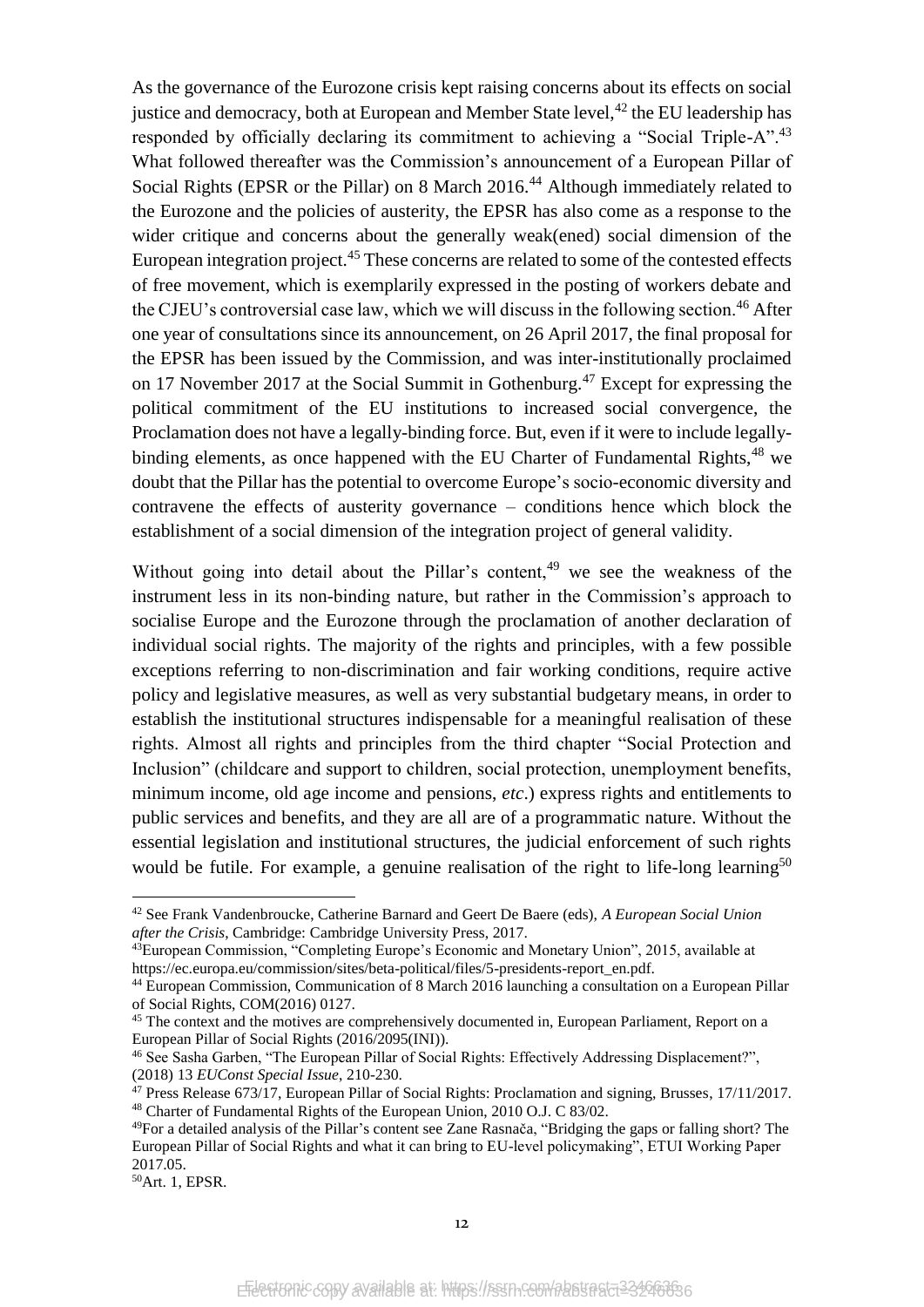would imply that each Member State has a concrete obligation to adopt laws and allocate sufficient means for establishing national programmes for life-long learning. Where such programmes do not (sufficiently) exist, it is hard to imagine how judicial recognition and enforcement of that particular social right would increase social justice. This pursuit of social objectives through the language of social rights instead of politics, might lead to what Florian Rödl calls "the juridical misconception" of social rights (*juridisches Mißverständnis*).<sup>51</sup> Although the Pillar itself recognises that legal enforcement of the principles and rights first requires dedicated measures or legislation to be adopted at the appropriate level,<sup>52</sup> it still remains unclear how that will be achieved in concrete terms. As the realisation of most of these rights will depend on the structural and material capacity of each Member State, the current diversity of national social models and differences in terms of the availability of the resources in the respective Member States will certainly be reflected in the Pillar's outcome. Hence, our concerns about the suitability of the Pillar's approach to achieve social convergence both in the Eurozone and, even less so, in the EU.

Adding a social dimension to the market integration through individual rights has been the rule, rather than the exception, in the history of the European integration project,  $53$ and thus the approach of the EPSR should not come as a great surprise. What the rights approach of this endeavour ultimately unravels is the inherent difficulty in further advancing systemic social reforms at EU level through real harmonisation measures due to the high level of diversity in the Member States' *social acquis*. <sup>54</sup> Regarding the European varieties of capitalism and the diversity of the national social models shaped through a long-standing history of authentic socio-economic processes, full social harmonisation is not only difficult or impossible, but also undesirable.<sup>55</sup> Under these circumstances, what the Pillar fails to do, and where a legally-binding character might have been decisive, is to offer concrete and adequate protection to the existing Member States' social models from the negative effects of economic and monetary integration. This is part of what Vandenbroucke *et al*. define as a "European Social Union", in which the core idea is the aspiration for "a Union that enables Member States to be flourishing welfare states, not that the EU should become a welfare state itself".<sup>56</sup> Several times, both in its Preamble and in the articles, the Pillar refers to the importance of the national social arrangements and institutions,  $57$  but it does not provide clear and concrete response to the two most pressing threats, namely, the dis-embedding forces of the internal market rationality which is exemplarily expressed in the *Laval-Viking-Rüffert* jurisprudence of

1

<sup>51</sup>Florian Rödl, "Soziale Rechte in Europa: Von irreführenden Versprechen und notwendigen Kämpfen2, WSI-Herbstforum 2017.

<sup>52</sup> Preamble recital (14), EPSR. Also see the SWD?

<sup>53</sup>See more on this debate in Martin Höpner and Armin Schäfer, "Polanyi in Brussels? Embeddedness and the Three Dimensions of European Economic Integration", MPIfG Discussion Paper 10/8 2010.

<sup>54</sup>See Martin Höpner, "Mogelpackung: Warum soziale Individualrechte die Europäische Union nicht sozialer machen," May 25, 2017, available at http://www.ipg-journal.de/rubriken/europaeischeintegration/artikel/mogelpackung-2047/.

<sup>55</sup> See Vandenbroucke et al., supra note [42.](#page-12-0)

<sup>56</sup>Ibid.

<sup>57</sup> Preamble recital (17), EPSR.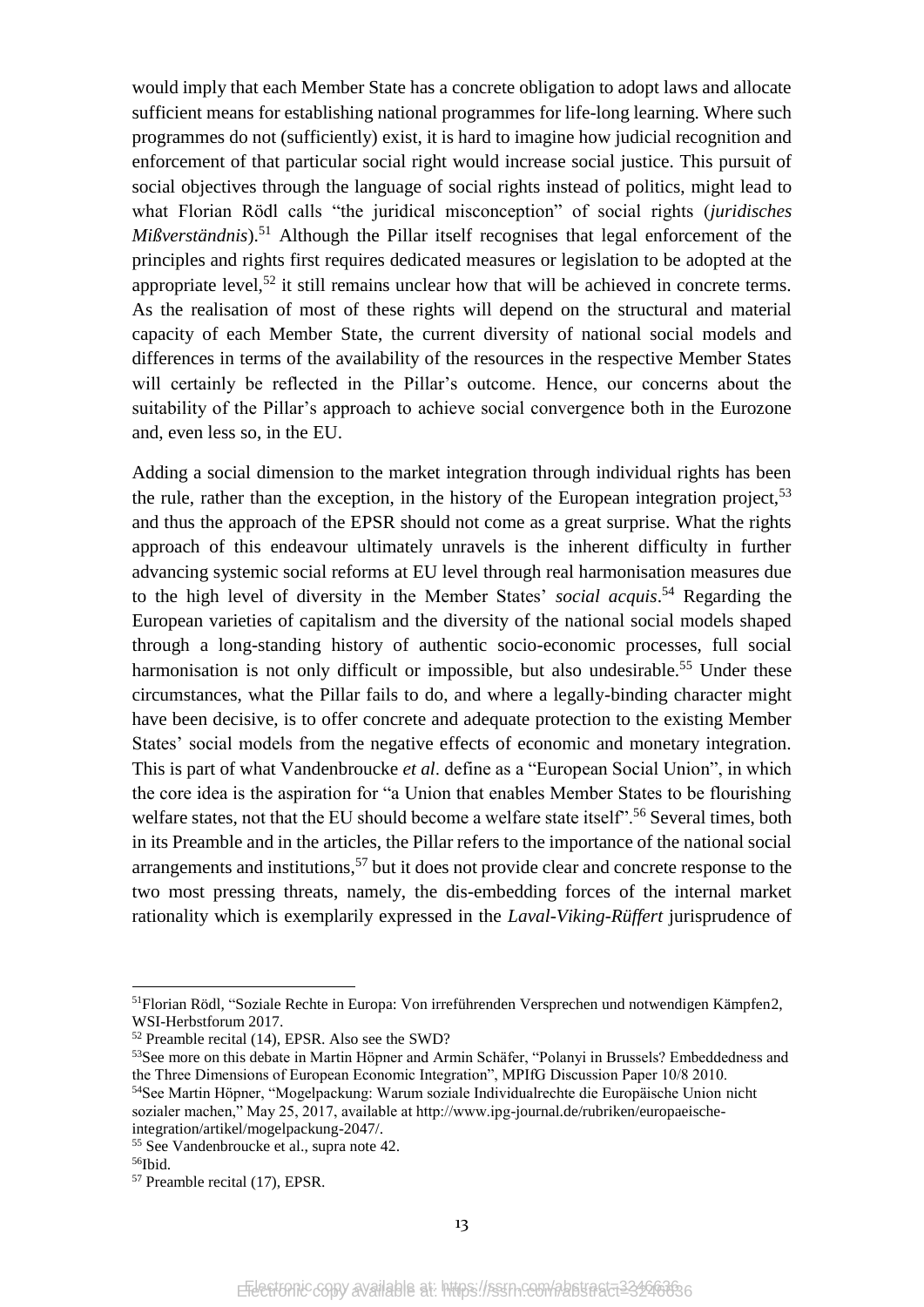the CJEU, on the one hand, and in the negative impact of the financial crisis and the turn to austerity policies, on the other.

The message that the Pillar sends is clear: EU legitimacy is in crisis and that needs to be addressed by strengthening the overall social dimension of the European integration project, or social convergence in the Commission's words. In this regard, we acknowledge that in recognising the social consequences of the crisis and emphasising the urgency to address them, the EPSR has a value in itself.<sup>58</sup> Yet, the responses that the Pillar provides are unlikely to countervail the problems that it has identified. This is what Simon Deakin describes as a "discrepancy between the Pillar's means and ends".<sup>59</sup> Two years after its first announcement, the Pillar has, however, undoubtedly raised high expectations.<sup>60</sup> As broken promises may easily backfire and increase populist sentiments, the future of the EPSR will largely depend on the capacity of the EU and Member States to develop and implement concrete social policies in order to realise its objectives.

# *III.2. The Problems with Social Justice in an ever more Heterogeneous Union: The Exemplary Importance of the Revision of the Posted Workers Directive*

Have the chances of reconciling Milward's welfare state with Europe's economic constitutionalism improved through Europe's turn to the Anglo-Saxon variety of economic liberalism? This is simply inconceivable, notwithstanding the solemn commitment to a "highly competitive social market economy" in Article 3.3 of the Lisbon Treaty. This wording is a camouflage. There is no way to realise an equivalent to the *soziale Marktwirtschaft* as it was once conceptualised by Alfred Müller-Armack in the early years of the Federal Republic.<sup>61</sup> The proponents of a "more social" Europe were not prepared to face these difficulties. They continued to operate in the paradigm of integration through law and its commitment to an ever more uniform Europe. They were not irritated by the publication in 1990 of Gøsta Esping-Andersen's seminal study on *The Three Worlds of Welfare Capitalism*, <sup>62</sup> in which he identified deep differences between "liberal", "Christian democratic" and "social democratic" varieties of welfarism, and listed the enormously complex differences between these systems. Everybody could hence know and should have known why a unitary European welfare state was not conceivable, and was completely illusionary after Eastern enlargement. What legal scholarship is unable to understand, political practice has, nevertheless, to address. The Posted Workers Directive (PWD), which has recently undergone revision,  $63$  does precisely this.

<span id="page-14-0"></span>1

<sup>58</sup> Preamble recital (10), EPSR.

<sup>&</sup>lt;sup>59</sup> Simon Deakin, "What Follows Austerity? From Social Pillar to New Deal", in Vandenbroucke et al., supra note 42, at 208.ff.

<sup>&</sup>lt;sup>60</sup> See Statement from the Meeting of the trade union leaders of the Visegrad countries, Budapest, 10.-11. May 2018.

<sup>61</sup> See in much detail Christian Joerges and Florian Rödl, "The 'Social Market Economy' as Europe's Social Model?" in: Lars Magnusson and Bo Stråth (eds), *A European Social Citizenship? Preconditions for Future Policies in Historical Light*, Brussels: Lang 2005, 125-158, available at

http://papers.ssrn.com/sol3/papers.cfm?abstract\_id=635362.

<sup>&</sup>lt;sup>62</sup> Princeton, NJ: Princeton University Press, 1990.

<sup>63</sup>COM(2016) 128 final.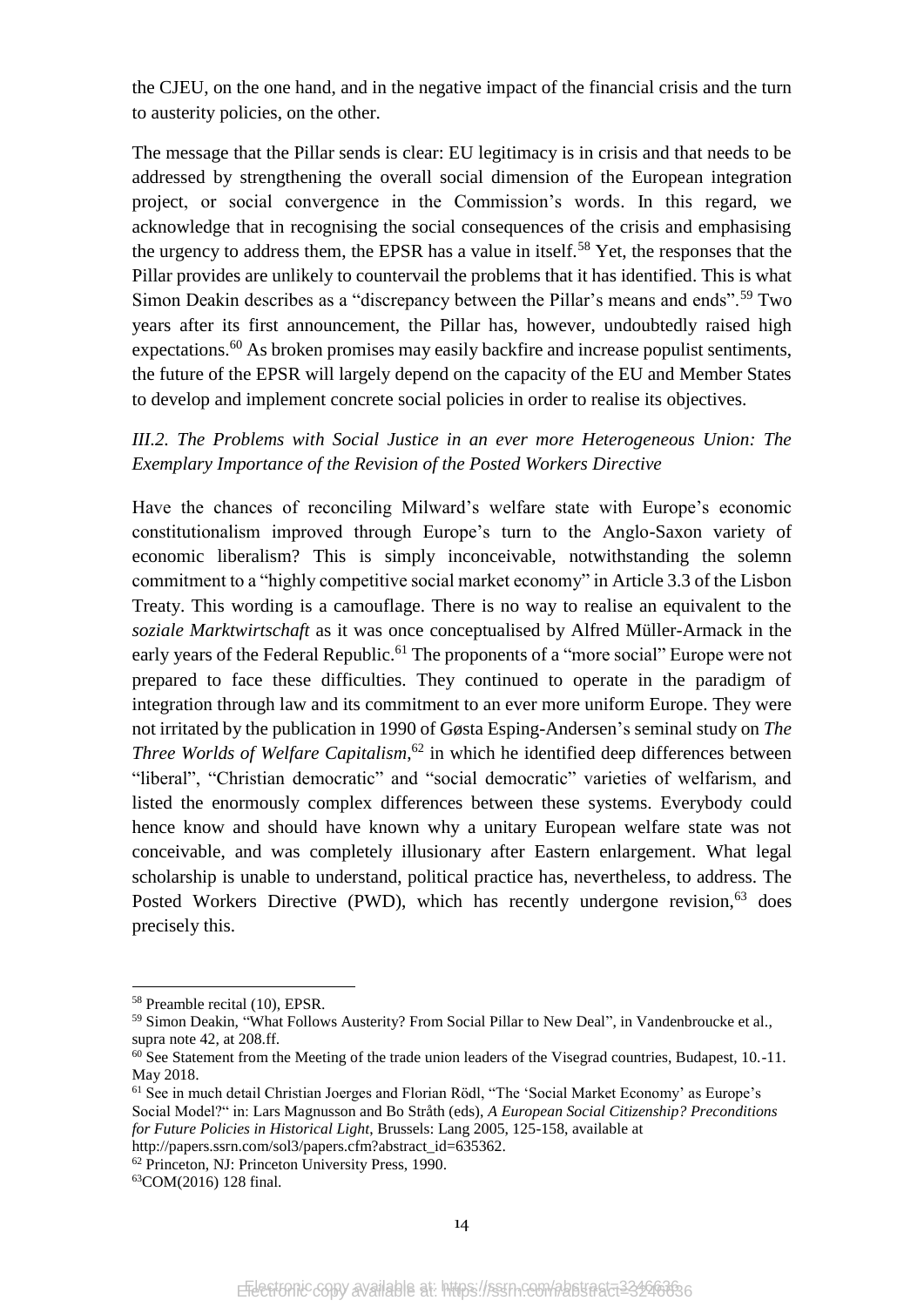What started as a topic mainly of interest to labour law scholars, has grown into a European issue of great salience, particularly due to a series of infamous CJEU rulings known as the *Laval quartet*. <sup>64</sup> The rulings have illustrated the tensions of European integration that we have described earlier in exemplary fashion.<sup>65</sup> The "embedded liberal bargain"<sup>66</sup> has not only been unravelled, but broken, as the diversity of the national *social acquis* and industrial models was no longer immune to the forces of economic integration. This understanding of the posting model meant that companies could temporary post workers to another Member State, avoiding the more demanding labour law regulation of that state.<sup>67</sup> It was mainly due to the Court's narrow interpretation of the already narrow framing of the options for wage- and standard-setting offered by the PWD, which failed to fit some of the national social models, especially those that relied on wide usage of collective agreements.<sup>68</sup> This limited capacity of the social partners and the national regulation to set and regulate social objectives in a posting constellation, raised fear of downward pressure on labour and social protections standards, attributing another social failure to the integration project and questioning its legitimacy. Its salient presence in the recent French election campaign, $69$  as well as in the overall public debate, points to the significance of this topic for the general acceptance and (social) legitimacy of the European integration project.<sup>70</sup> One issue, in particular, among the plethora of concerns that the posting model has repeatedly given rise to through the years, was the question of wages: the way in which they are set and the definition of pay. *Laval*, *Rüffert*, but also the more recent cases *Bundesdruckerei*, <sup>71</sup> *RegioPost*, <sup>72</sup> and *Finnish Electricians Union* (Sähköalojenammattiliitto)<sup>73</sup>, have, time and time again, struggled with it, paving the way for the recent revision of the PWD.

The procedure of the revision might be more interesting than the outcome itself, as it has again unveiled the much deeper tension behind the posting of workers, namely, the West-East division upon the issue of labour mobility in general.<sup>74</sup> The "equal pay for posted workers" principle as well as the extended meaning of pay resulted in the national

<sup>67</sup>Simon Deakin, "Regulatory competition after Laval", RePEc–Econpapers, 2008.

<sup>64</sup> C-319/06 Commission v Luxembourg [2008] ECR I-4323; C-341/05 Laval un Partneri [2007] ECR I-117767; C-346/06 Rüffert [2008] ECR I-11767 and C-438/05 The International Transport Workers Federation and the Finnish Seamen's Union [2007] ECR I-10779.

<sup>65</sup> See Christian Joerges and Florian Rödl, "Informal Politics, Formalised Law and the 'Social Deficit' of European Integration: Reflections after the Judgments of the ECJ in Viking and Laval", (2009) 15 *European Law Journal*, 1–19.

<sup>66</sup>Diamond Ashiagbor, "Unravelling the Embedded Liberal Bargain: Labour and Social Welfare Law in the Context of EU Market Integration," (2013) 19 *European Law Journal* 19: 303–24.

<sup>68</sup>See Mark R Freedland and Jeremias Prassl (eds), *Viking, Laval and Beyond*, Oxford: Hart Publishing, 2014.

<sup>69</sup>Le Travail Détaché, Un Dossier Qui a Enflammé Les Débats de La Présidentielle | L'Opinion', accessed 18 May 2018, https://www.lopinion.fr/edition/economie/travail-detache-dossier-qui-a-enflamme-debatspresidentielle-132577; 'La Directive Travailleurs Détachés: L'élection Présidentielle', *Le Monde.fr*, 2017, http://www.lemonde.fr/programmes/economie-europeenne/la-directive-travailleurs-detaches.

<sup>&</sup>lt;sup>70</sup>See Jotte Mulder, 'Social Legitimacy in the Internal Market : A Dialogue of Mutual Responsiveness' 2016, http://cadmus.eui.eu//handle/1814/41264.

<sup>71</sup>C-549/13 – Bundesdruckerei [ECLI:EU:C:2014:2235].

 $^{72}C-115/14 -$ RegioPost [ECLI:EU:C:2015:760].

<sup>73</sup>C-396/13 - Sähköalojen ammattiliitto [ECLI:EU:C:2015:86].

<sup>74</sup> See Maurizio Ferrera, "The Contentious Politics of Hospitality: Intra-EU Mobility and Social Rights", (2016) 22 *European Law Journal* x-# x, at 791.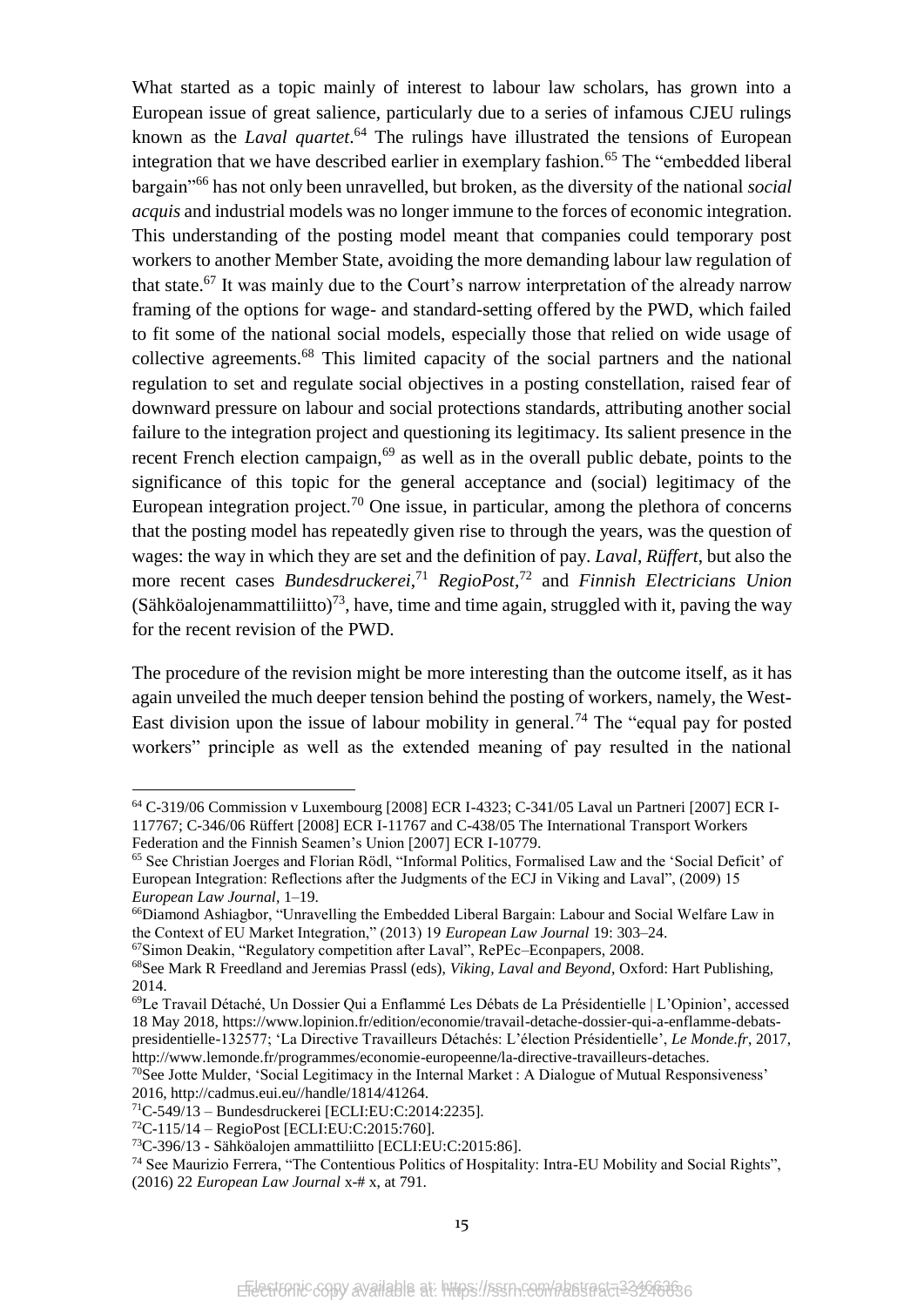parliaments of eleven Member States (all but Denmark from Central and Eastern Europe) sending reasoned opinions to the European Commission, reaching the threshold for a yellow card.<sup>75</sup> The potential deprivation of an important competitive advantage was rendered unfair by the new Member States, regardless of the effects such competition might have on the labour and social arrangements of the old ones. Discussions on the social well-being of the posted workers themselves and principles such as equality in the workplace found themselves suppressed by the economic argument about the restrictiveness of the Revised Directive for posting companies from the East. Without entering the debate on the commodification of labour in the internal market as is evident from the vellow card discussion.<sup>76</sup> it has shown that justice and fairness in the EU are predominantly conceptualised based upon market rationality.

After two years of enduring negotiations, on 29 May 2018 the final text of the Revision was approved in the European Parliament by a large majority,  $77$  and then adopted by the EPSCO Council on 21 June 2018.<sup>78</sup> The Revision is a continuation of PWD's arduous endeavour to reconcile the EU's market-building goals and its social objectives, by attempting to accommodate the posting model in the ever more diverse Union after the Eastern enlargement(s). In the search for a middle ground, the focus of the Revision and the accompanying political campaign<sup>79</sup> on the "equal pay" principle, aims, foremost, at responding to the demands to regulate social dumping.<sup>80</sup> In this manner, the Revision readdresses the territoriality principle of labour law or, in the words of Aukje van Hoek, who draws on Karl Polanyi's concept of embeddedness, it might be seen as an attempt to re-embed the employment relationship, which had been dis-embedded by CJEU's interpretation of the previous legal framework. $81$ 

The cumbersome course of the Revision reflects, on the one hand, the difficulty in reconciling market efficiency and worker protection, and, on the other, the complexity of conceptualising a substantial social dimension to a heterogeneous Union, in which structural inequalities and palpable differences between the national welfare-state and industrial-relations models exist. It has demonstrated that, in a highly diverse Union of (still) 28 Member States, a measure of social protection for some, could easily be rendered

<sup>&</sup>lt;sup>75</sup> The reasoned opinions were formally backed by subsidiarity concerns. See more in Diane Fromage and Valentin Kreilinger, "National Parliaments' Third Yellow Card and the Struggle over the Revision of the Posted Workers Directive," (2017) 10 *European Journal of Legal Studies*, 125–60.

<sup>&</sup>lt;sup>76</sup>See the #ProtectionsmIsNotFair Campaign by the Polish Labour Mobility Initiative https://www.mobilelabour.eu/12342/protectionsmisnotfair-campaign-show-support/.

<sup>77</sup> 456 votes yes to 147 no, with 49 abstentions, see at http://www.europarl.europa.eu/news/en/pressroom/20180524IPR04230/posting-of-workers-final-vote-on-equal-pay-and-working-conditions

<sup>78</sup> 'Posting of Workers: Council Adopts the Directive - Consilium', accessed 28 June 2018,

http://www.consilium.europa.eu/en/press/press-releases/2018/06/21/posting-of-workers-council-adoptsthe-directive/.

<sup>79</sup>'Travailleurs Détachés : La Victoire Européenne de Macron - Libération', available at http://www.liberation.fr/france/2017/10/24/travailleurs-detaches-la-victoire-europeenne-demacron 1605391.

<sup>80</sup> For more on the notion of "social dumping" see Catherine Barnard, 'Fifty Years of Avoiding Social Dumping? The EU's Economic and Not So Economic Constitution', in *50 Years of the European Treaties: Looking Back and Thinking Forward*, ed. by Michael Dougan and Samantha Currie, Oxford: Hart Publishing, 2009.

<sup>81</sup>Ankie van Hoek, "Re-Embedding the Transnational Employment Relationship: A Tale about the Limitations of (EU) Law?," (2018) 55 *Common Market Law Review*, 449–87.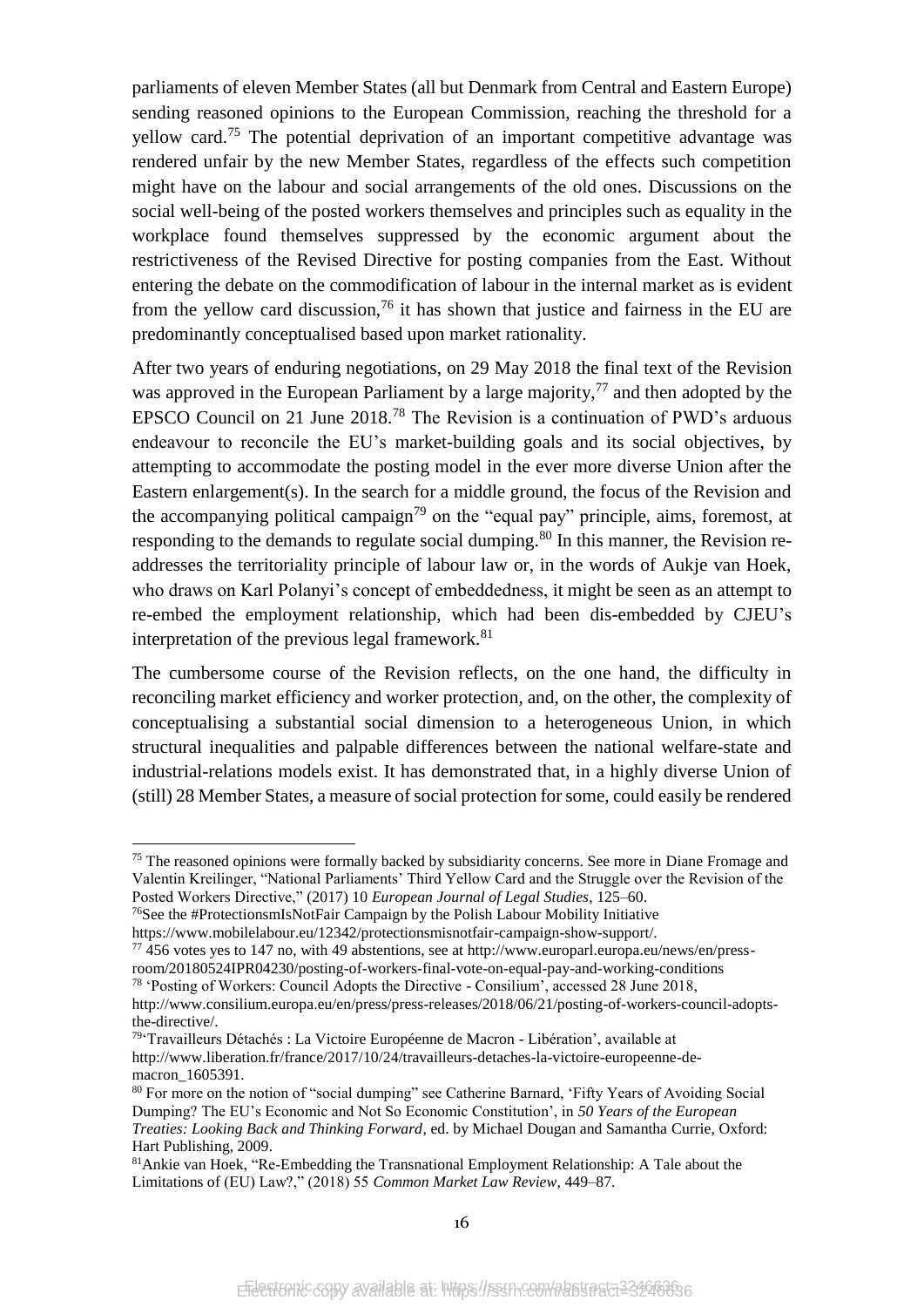protectionist by others. By introducing the principle of "equal pay for equal work in the same place" as one of the main substantial novelties, the Revision intervenes where the posting regime has been the most fragile and was thus accused of contributing to social dumping and downward pressure on labour and social standards in the host Member States. However, the final compromise of the Revision does not explicitly allow for wageand standard-setting for posted workers by collective agreements that are not declared universally or generally applicable.<sup>82</sup> With regard to the national industrial-relations models which do not rely on universally or generally applicable collective agreements, this might further maintain the *Laval* conundrum.<sup>83</sup> Finally, far from being perfect, the Revision should be considered a step in the right direction as it rejects a conception of social fairness based upon direct competition between labour- and social-protection models from the centre and the periphery, and it recognises the necessity for exempting Member State welfare achievements from the market logic. Its effectiveness, however, will largely depend on good cross-border implementation of the regulatory framework and effective enforcement of rights, which needs to be further examined once the revised directive has been transposed into Member State law.

#### *III.3 Unemployment Insurance as an Automatic Fiscal Stabiliser*

# *III.3.1 Convergence of Unemployment Insurance Systems in the Euro Area as an Example for the Benefits and (Un-) feasibility of a Social Union*

An important line of argument in favour of a Social Union departs from the design of EMU. The heterogeneity of social models in the euro area has adverse implications for its functioning and resilience.<sup>84</sup> We examine the diversity in the designs of national unemployment insurance systems (UISs) in the Eurozone to illustrate this point. $85$ Heterogeneity of the key features of UISs (income replacement rate, maximum duration of benefits and coverage ratio) causes differences in their capacity as automatic macroeconomic stabilisers in an economic downturn. This negatively affects the collective resilience of the Eurozone economy.

The Eurozone crisis has highlighted significant flaws in the architecture of the monetary union which, if not addressed, could cause the dissolution of the common currency area in the inevitable next economic crisis. The economic literature has focused primarily on financial (e.g., banking union) and fiscal policy (e.g., central fiscal stabilisation capacity) as a means of strengthening the crisis resilience of the Eurozone economy. However, in order to strengthen its architecture, there is a need for both economic and social convergence. Due to the diversity of social institutions which are the result of long run,

<sup>&</sup>lt;sup>82</sup> Revision in supra note [63.](#page-14-0)

<sup>83</sup> On the Laval conundrum see Claire Kilpatrick, "Laval's Regulatory Conundrum: Collective Standard-Setting and the Court's New Approach to Posted Workers", (2009) 34 *European Law Review*: 844–65. <sup>84</sup> See introductory chapter by Vanderbroucke in Frank Vandenbroucke, Catherine Barnard, Geert De Baere (eds). Vanderbroucke rightfully argues that a monetary union can only accommodate a limited degree of heterogeneity of national social security models, in particular due to their stabilising role in the

economy. Thus, there is a role for supranational coordination of social policy.

<sup>85</sup> The analysis draws on Lukas Nüse,"Mission Accomplished? Unemployment insurances as automatic stabilisers in EU Member States During the great recession", Master Thesis, Hertie School of Governance, Berlin 2018.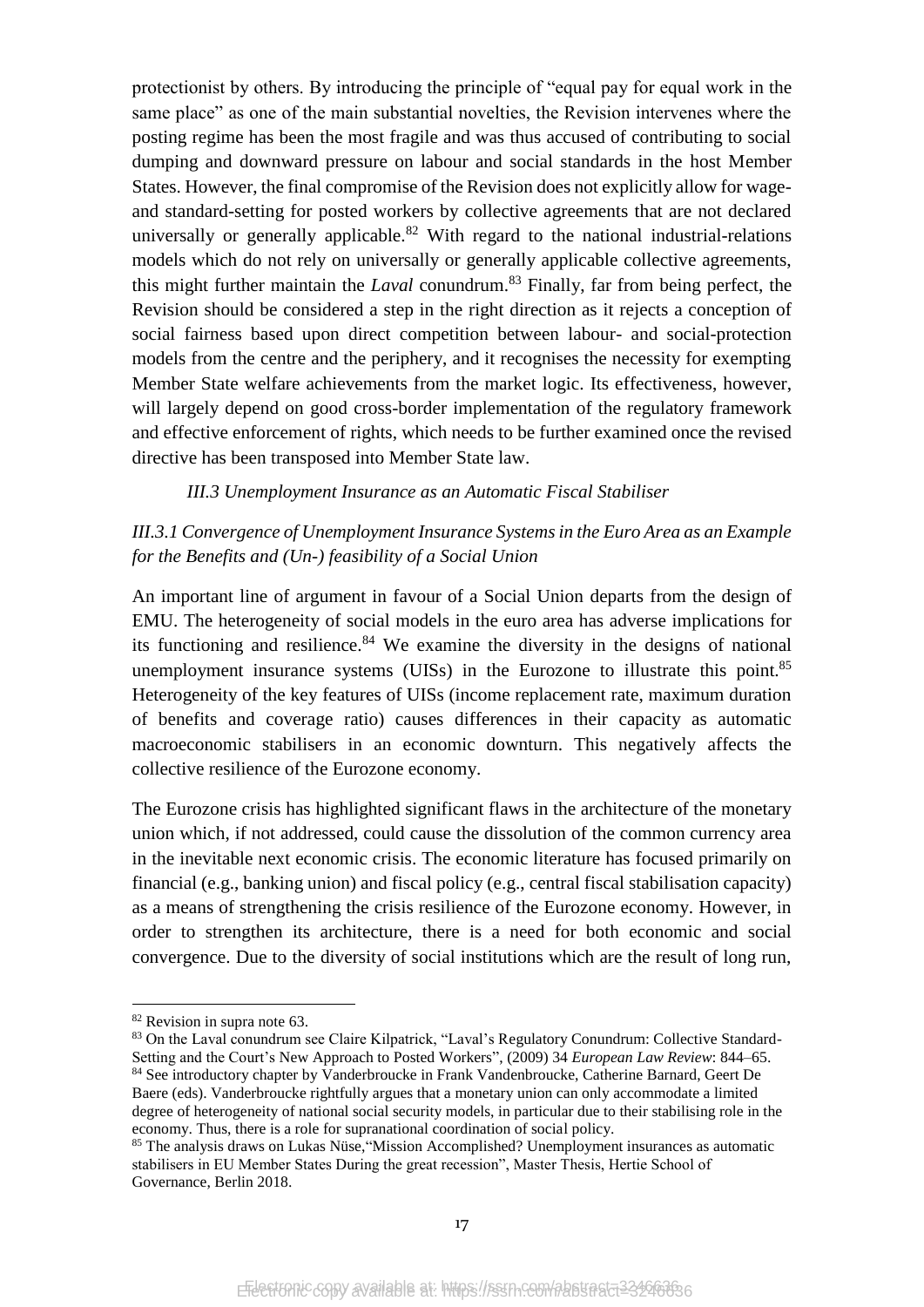country specific political processes a significant degree of social convergence seems unfeasible. This is in particular due to a lack of legal authority on the European level and a lack of common will for action amongst some Member States.

Unemployment benefits, as opposed to minimum-income benefits, are usually non-means tested, and funded by contributions from employers and employees. They disburse benefits that partially replace previous income, for a limited period directly after an individual has become unemployed. In addition to mitigating the socio-economic impact of unemployment, an UIS also acts as an automatic macroeconomic stabiliser. An automatic stabiliser is a mechanism for macroeconomic stabilisation that automatically provides fiscal stimulus in a recession and reverses during the boom. In the case of unemployment, the benefits paid will partly substitute previous income and thus enable households to smooth consumption, which, in turn, contributes to stabilising economic growth.

## *III.3.2 Comparison of Unemployment Insurance Systems in EU Member States*

Although UISs vary across several parameters, there are three key dimensions which determine the effectiveness of the UIS as an automatic stabiliser:

- i. Replacement rate: What percentage of previous income is replaced by benefits in the case of unemployment?
- ii. Maximum duration: How long are unemployment benefits paid for?
- iii. Coverage ratio: What share of the short-term unemployed actually obtain benefits?

The more generous the UIS benefits are (replacement rate and duration) and the larger the share of unemployed covered, the higher the potential stabilisation effect in a recession is expected to be. At the same time, incentives to search for jobs and to accept an offer during the boom are negatively associated with the system's generosity. Furthermore, more generous UIS require more financial resources.<sup>8687</sup>

The net replacement rate during the first month of unemployment in the Eurozone varies from 28% in Greece to 86% in Luxembourg.<sup>88</sup> Euro-area countries provide higher rates on average (60%) than non-euro area countries (49%). A number of countries provide flat rates of insurance coverage independently of previous income (Greece:  $\epsilon$ 360/month, Ireland: €772/month and Malta: €193/month). These countries stand out as providing the lowest levels of replacement rates: Greece (28%), Malta (29%), and Ireland (34%) only provide about half of the average rate of euro-area countries. This suggests that, for these countries, there should only be relatively little stabilisation from the public UIS.

**<sup>.</sup>** <sup>86</sup> The comparison follows the work of Ingrid Esser, Tommy Ferrarini, Kenneth Nelson, Joakim Palme,

Ola Sjöberg, "Unemployment Benefits in EU Member States", European Commission, Brussels 2015.

<sup>&</sup>lt;sup>87</sup> For the comparison we also include non-eurozone Member States for completeness.

<sup>&</sup>lt;sup>88</sup> We compare net replacement rates (net of taxation) for a representative household consisting of a single person with no children and earning a country average wage in employment. Source: OECD (Tax and Benefit Systems), effective net replacement rates of previous income for a single person with no children and 100% average wage (2015).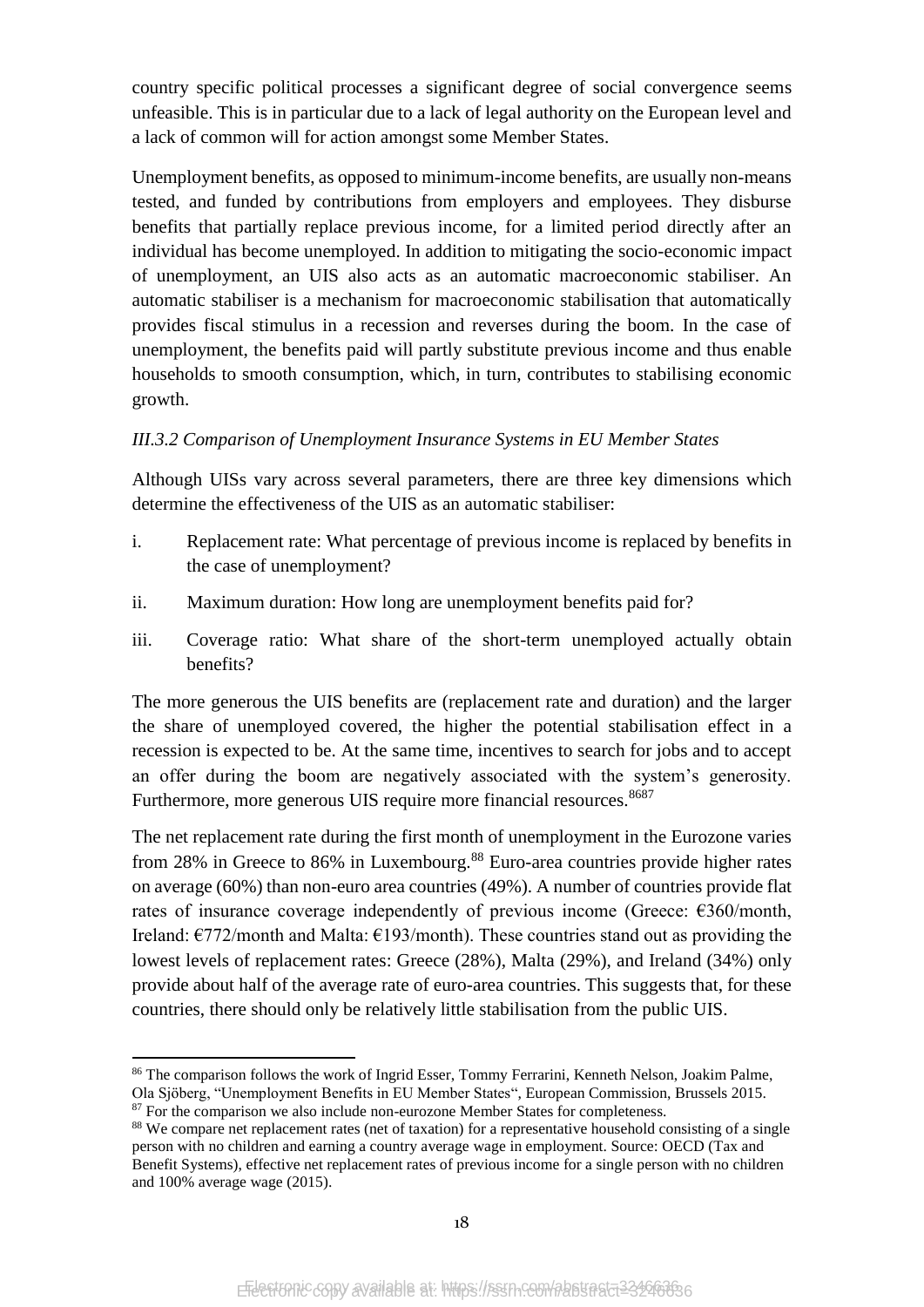In EMU, the duration of benefits for the representative household is the lowest in Cyprus and Malta (both 22 weeks) and highest in Belgium (unlimited<sup>89</sup>).<sup>90</sup> It is, on average, about 57 weeks in euro-area countries (not including Belgium) and 47 weeks in the remaining Member States. The long duration of benefits in southern Member States of the euro area (France, Italy, Spain and Portugal) are noteworthy, with duration of around two years. Cyprus, Malta and Slovakia (26 weeks) stand out in this regard. Although nothing can be inferred from this analysis with regard to the exact effect of an UIS as an automatic stabiliser in a given Member State, for Malta, the low replacement ratio as well as short duration of the UIS suggests relatively little stabilising power compared with other countries.

As pointed out by Maquet *et al.*,<sup>91</sup> there are methodological challenges in calculating the coverage rate and there is no consensus on how it should be computed.<sup>92</sup> The authors conclude that "indicators based on the Labour Force Survey provide the most comparable and timely estimates".<sup>93</sup> There is great variation of coverage rates in the euro area, ranging from about 15% in Italy to more than 80% in Germany.<sup>94</sup> The more people receive unemployment benefits, the higher the stimulus provided by an UIS should be. In this regard, the low figures for Italy, Slovakia (18%), Malta (20%) and Cyprus (20%) are worrying.

## *III.3.3 Implications for the Functioning of EMU*

Non-eurozone Member States can partially offset the lack of automatic macroeconomic stabilisation by using monetary policy. This measure is not available for members of the common currency area. $95$  Automatic stabilisers, thus, play a vital role in the fiscal response as they ensure timely and sizable *stimuli*. Furthermore, in the event that discretionary fiscal policy measures are not (sufficiently) applied either because their usage is limited by austerity or because their necessity is not acknowledged (in time), the economic impact of a recession is only inadequately cushioned in the absence of potent automatic stabilisers. This may contribute to a situation in which a Member State ultimately requires fiscal transfers from other Member States.

The analysis highlighted great heterogeneity regarding the designs of UIS in the Eurozone. This affects their capacity as automatic stabilisers during a recession and

<sup>&</sup>lt;sup>89</sup> The level of benefits, however, gradually decreases over time and after 48 months of unemployment only a flat-rate benefit of  $E13$  per day is being disbursed.

<sup>90</sup>Maximum duration of unemployment benefits (in weeks) for a single person in the age group of 40 to 50 with 20-25 years of contributions and no children. Sources: Mutual Information System on Social Protection (MISSOC) and own calculations.

<sup>&</sup>lt;sup>91</sup> Isabelle Maquet, Virginia Maestri, Céline Thévenot, "The coverage rate of income support measures in the EU: measurement and challenges", Working paper 2, European Commission: DG Employment, Social Affairs and Inclusion, 2016.

 $92$  Problems mostly concern the data sources (administrative records vs. EU Labour Force Survey (LFS) vs. EU Statistics on Income and Living Conditions).

<sup>93</sup> Ibid.

<sup>&</sup>lt;sup>94</sup> Unemployment benefits coverage estimated through LFS (2014). Short-term unemployed  $\ll 12$ months). Source: (Maquet et al., 2016).

<sup>&</sup>lt;sup>95</sup> Particularly, there is a special need for strong automatic stabilisers in a monetary union in which the central bank faces the zero lower bound (ZLB). In a scenario in which monetary policy is constrained by the ZLB, fiscal policy is left as the only measure to stabilise the economy.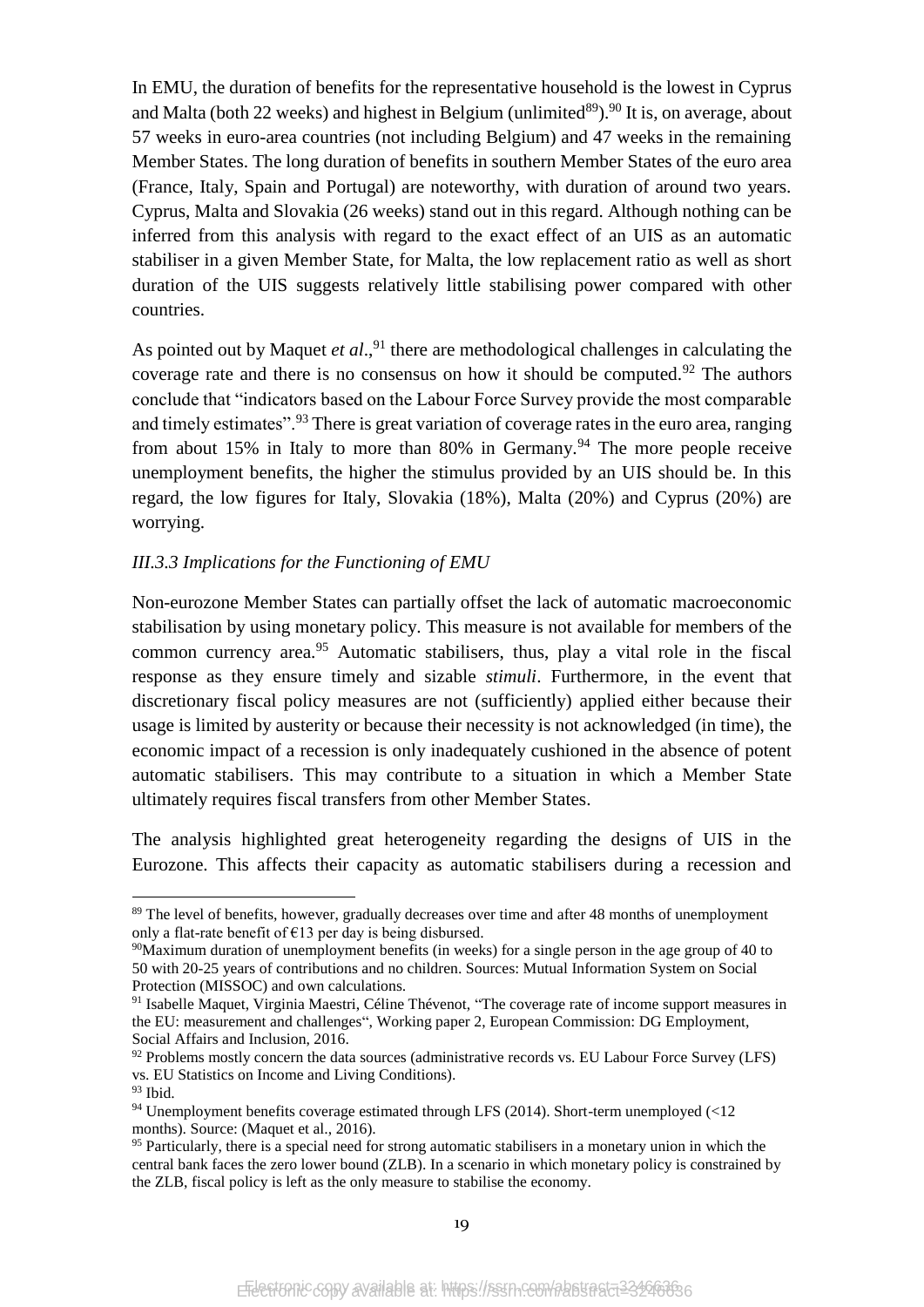therefore the resilience of EMU as a whole. UISs with low amounts of flat rate benefits (Greece, Ireland and Malta), short durations of benefits (Cyprus, Malta and Slovakia) and/or low coverage of benefits (Italy, Slovakia, Malta and Cyprus) can be expected to provide relatively little stimulus in a recession. The ends of a Social Union should therefore include the convergence of national unemployment insurance systems. Legislation could, for example, mandate (minimum) levels for replacement rates and/or durations of unemployment benefits and/or control their coverage by regulating access to the insurance system (e.g., for self-employed workers who are often excluded). This would strengthen national automatic stabilisers and thus increase the collective resilience of the euro area economy.

The inherent contradiction of the current social and economic state of the EU with regard to the possibility of a Social Union is that, despite its economic appeal, it seems unattainable. The differences in the UISs of the EU Member States exemplify this. Significant heterogeneity of the designs of UISs in EMU not only necessitate their convergence, but also illustrate its limited feasibility in the current political environment. To achieve the same level of stabilisation by UISs, not only would the extent of the benefits and their coverage have to converge, but also, for example, the way in which they are funded (which is as heterogeneous as the other parameters). <sup>96</sup> This would imply changes to a social institution which is deeply embedded in a country's culture and history. Fierce opposition from the Member States would be certain. Legislative action in this field is therefore unappealing and also largely excluded by EU law. Art. 153.4(1) TFEU states that "The provisions adopted pursuant to this Article: shall not affect the right of Member States to define the fundamental principles of their social security systems and must not significantly affect the financial equilibrium thereof". This would challenge any legislation which aims at significantly increasing the generosity of UIS benefits. One solution to this dilemma would be the voluntary co-operation of a subset of EMU (and possibly EU) countries to agree on minimum standards of UIS benefits. The European Pillar of Social Rights could work as a vehicle to facilitate such an agreement. Principle 13 "unemployment benefits" of the Pillar already addresses this issue.<sup>97</sup>

In the long run, a European UIS (EUIS) could complement or replace national insurance systems to add a layer of supranational fiscal stabilisation. A European fund set up as a re-insurance mechanism – as recently endorsed by German Minister of Finance Olaf Scholz $98 -$  would ensure that, even in times of economic distress, UIS benefits would be disbursed and would thus contribute to stabilising the economy. This was not the case during the Eurozone crisis in some countries which cut benefits while unemployment increased (e.g., Greece). In retrospect, a EUIS would have both mitigated the economic as well as social economic consequences of the crisis.

<sup>&</sup>lt;sup>96</sup> Generally, there are three sources of funding for an UI: Contributions from employees and/or employers as well as contributions from the central government.

<sup>97</sup>European Pillar of Social Rights Key Principle 13: "The unemployed have the right to adequate activation support from public employment services to (re)integrate in the labour market and adequate unemployment benefits of reasonable duration, in line with their contributions and national eligibility rules. Such benefits shall not constitute a disincentive for a quick return to employment." <sup>98</sup> DER SPIEGEL, 24/2018.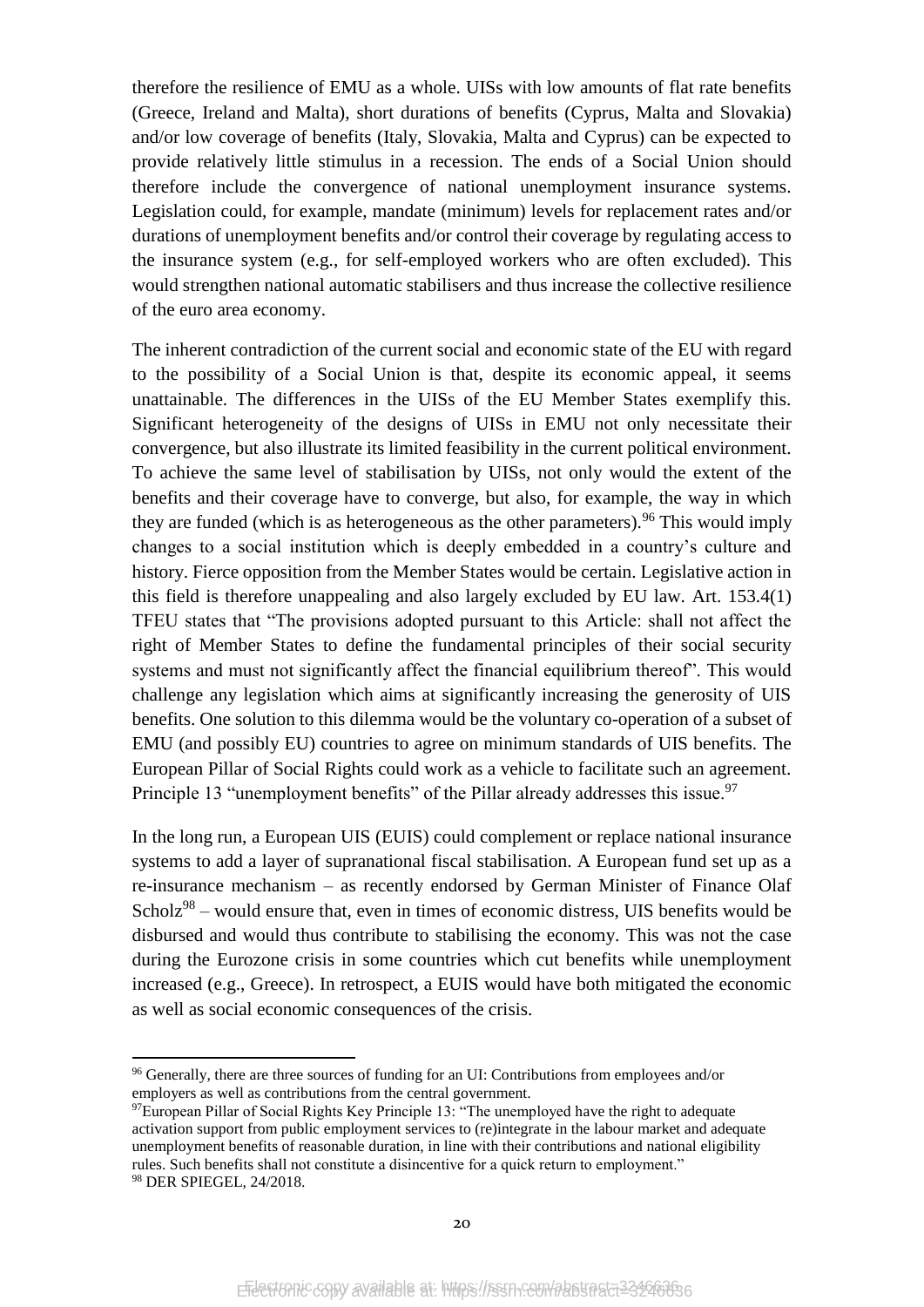A twofold difficulty continues to militate against the project of UIS as a new dimension of a European Social Union. The enormous diversity of insurance schemes reflects the socio-economic diversity of the Eurozone and the Union in general. This diversity is deepening, rather than fading away. A European UIS would nevertheless constitute a normatively attractive move towards more European solidarity. However, it is not just the resistance against the "transfer Union" which inhibits such an initiative, but the normative quality of welfare entitlements.<sup>99</sup> "The social" continues to be regarded as an essential of the democratic autonomy of the Member States. Thus, with regard to the supranational co-ordination of social policy, only cautious and pragmatic innovations are conceivable.

#### **Epilogue**

Our three case studies of the last section all document that the co-existence of market integration and national welfare states as diagnosed by Alan Milward<sup>100</sup> is no longer conceivable. This, however, does not mean that Milward got it wrong when he submitted that European integration was about the "rescue of the welfare state". What our case studies suggest instead complements our analysis of the failing of EMU as established by the Maastricht Treaty. What distinguishes Milward's Europe from today's Union is not only the "supremacy" of economic liberalism in its Anglo-Saxon variety as the dominant pattern of economic and "social" ordering, <sup>101</sup> but also the deepening of socio-economic divergences under the impact of the financial crisis and the conflict constellations generated by Eastern enlargement. It is important for the analyses we have submitted so far as well as for the normative perspective with which we are going to conclude that the Union's present difficulties were not created wilfully. "Economic liberalism" was, to cite Polanyi again, "planned";  $102$  the responses to it, which we have observed follow a different logic.

We believe that our case studies are of exemplary importance. This assumption is inspired by the works of the Harvard political economist Dani Rodrik. In his book, *The Globalization Paradox*, <sup>103</sup> Rodrik asserts the impossibility of simultaneous pursuit of economic globalisation, democratic politics and national determination (autonomy), highlighting a trilemma in which only two goals can be paired: economic globalisation and democratic politics, or democracy and national autonomy. For Rodrik, the validity of the trilemma thesis must not be restricted to globalization. The EU, so he submits, furnishes dramatic illustration of his thesis.<sup>104</sup> The implications are dramatic as he

 $\overline{a}$ 

<sup>99</sup>Economically, the challenge of a EUI is to credibly assure its long-run fiscal neutrality. An almost impossible task which will ensure continuous opposition in potential net contributor countries.  $100$  Note [1](#page-1-0) supra.

<sup>101</sup> See Stråth, note [3](#page-1-1) supra.

<sup>102</sup> Karl Polanyi, *The Great Transformation: The Political and Economic Origins of our Time*, Boston MA: Beacon Press, 1957, 141.

<sup>&</sup>lt;sup>103</sup> Dani Rodrik, The Globalization Paradox: Democracy and the Future of the World Economy, New York-London: W.W. Norton, 2011.

<sup>104</sup> Rodrik's recent *Straight Talk on Trade. Ideas for a Sane World Economy*, Princeton NJ-Oxford: Princeton UP, 2017, has a chapter with an update on Europe (pp. 48-78). Therein Rodrik repeats: "If European democracies are to regain their health, economic integration and political integration cannot remain out of sync. Either political integration catches up with economic integration or economic